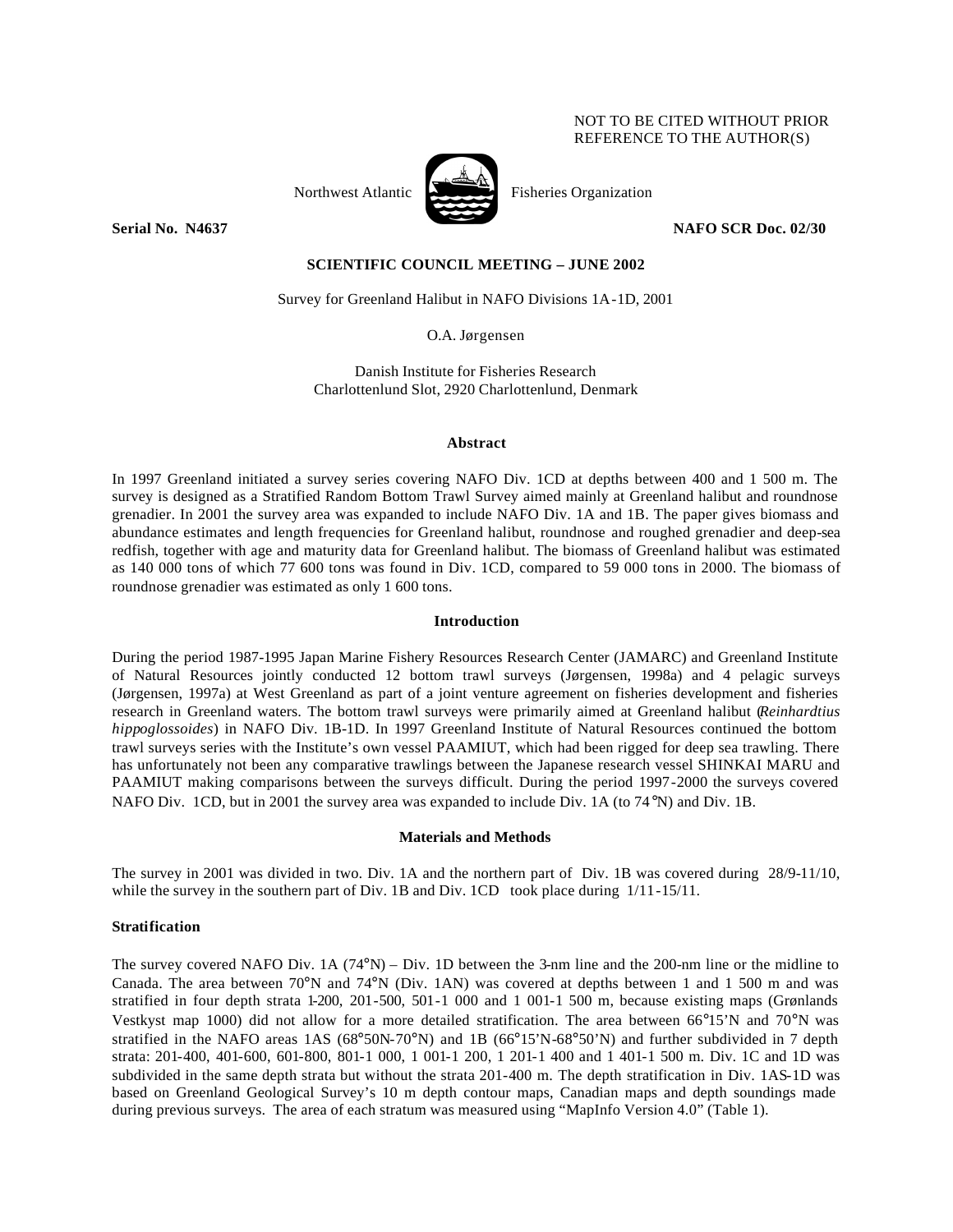The surveys were planned as a Stratified Random Bottom Trawl Survey with in total 140 stations in Div. 1AN-1B and 70 hauls in 1C. Basically hauls were allocated proportional to stratum area, but in Div. 1AN-1B more effort was put in depth strata expected to be potential nursery areas for Greenland halibut or contain larger Greenland halibut. Hence only 5 hauls were allocated to stratum 1-200 in 1AN and none in Div. 1AS-1B. Analysis of previous years surveys in Div. 1CD showed that Div. 1C depth stratum 601-800 m traditionally had been oversampled, while depth stratum 1 001-1 200 m and 1 201-1 400 m in Div. 1D had been undersampled. More hauls were, hence, allocated to the two latter strata, than their area justified, in order to reduce the variance of the estimated biomass and abundance of Greenland halibut. The positions of the hauls were selected at random within each stratum.

## **Vessel and gear**

The survey was conducted by the 722 GRT trawler PAAMIUT, using an ALFREDO III trawl with a mesh size on 140 mm and a 30-mm mesh-liner in the cod-end. The ground gear was of the rock hopper type. The trawl doors were Greenland Perfect (370×250 cm) weighing 2 400 kg mounted with extra 20 kg. Further information about trawl and gear is given in Jørgensen, 1998b. A Furuno net sonde mounted on the head rope measured net height. Scanmar sensors measured the distance between the trawl doors. Wingspread, taken as the distance between the outer bobbins, was calculated as:

distance between outer bobbins=10.122 + distance between trawl doors  $\times$  0.142

This relationship was estimated based on flume tank measurements of the trawl and rigging used in the survey (Jørgensen, 1998b).

In a few cases the distance between otter boards could not be measured at depths >800 m because of defect Scanmar sounders. The distance between otterbords were then estimated form a linear regression based on pervious hauls at depth  $>800$  m at both West- and East Greenland: Distance between otter boards = 114.4 + fishing depth (m)  $\times 0.01$ .

#### **Trawling procedure**

Towing time was usually 30 min, but towing times down to 15 min were accepted. Average towing speed was 3.0 kn. Towing speed was estimated from the start and end positions of the haul, or in a few cases based on GPS observations (mean of records made every 5 min. during the haul). Trawling took place day and night.

Near-bottom temperatures were measured, by  $0.1^{\circ}C$ , by a Seamon sensor mounted on a trawl door.

### **Handling of the catch**

After each haul the catch was sorted by species and weighed to nearest 0.1 kg and the number of specimens recorded. Most fish species were sexed and measured as total length (TL) to 1.0 cm below. Grenadiers were measured as pre anal fin length (AFL) to 0.5 cm below. In case of large catches subsamples of the catch were measured. Subsamples always comprised of at least 200 specimens.

Biomass and abundance estimates were obtained by applying the swept area method (estimated trawling speed \* estimated bobbin spread\*trawling time) taking the catchability coefficient as 1.0. All catches were standardised to 1  $km<sup>2</sup>$  swept prior to further calculations

Otoliths for age determination of Greenland halibut  $(n = 1 011)$  were soaked in water and read in transparent light. Age distributions were estimated using age/length keys and survey length frequencies pooled in 3-cm groups.

#### **Results and Discussion**

In total 121 successful hauls were made, giving a mean coverage of the surveyed area on 15 607 km<sup>2</sup> per haul (Table 1). The number of tows was reduced compared to the 210 planned mainly due to problems in finding suitable trawling ground in eastern and northern part of Div. 1AN, where the bottom was very soft and muddy, and bad weather during the second part of the survey (Div. 1BCD). Two strata: Div. 1D 401-600 (903 km<sup>2</sup>) and 601-800 m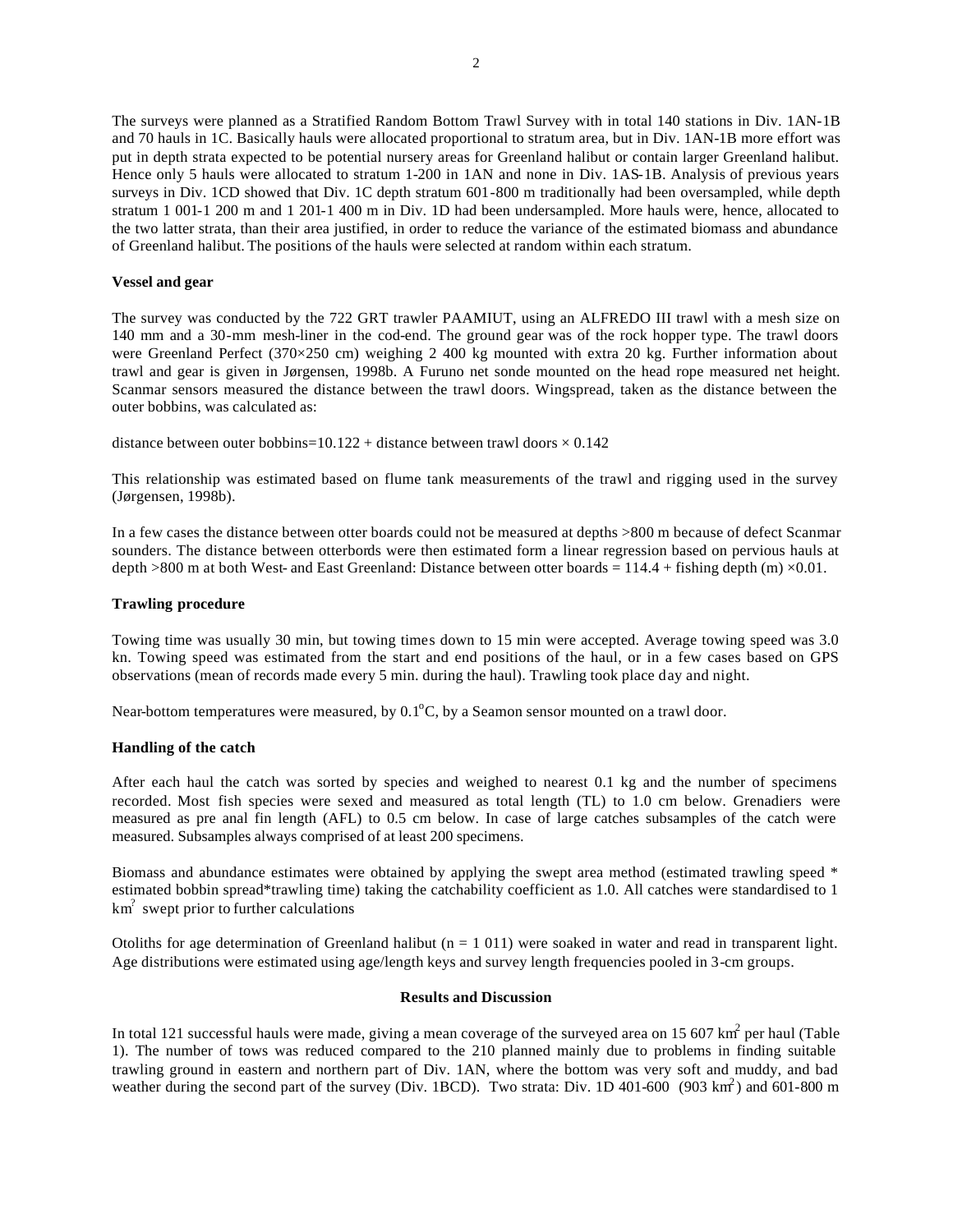$(1.940 \text{ km}^2)$  were not covered at all. Haul by haul information on catches, position, depth, temperature etc. is given in Appendix 1.

In total 115 species or groups of species were recorded (Appendix 2).

The calculation of the survey area in Div. 1AN is based on rather inaccurate charts and hence the estimated biomasses and abundances most be considered with caution.

## **Greenland halibut (***Reinhardtius hippoglossoides***)**

Greenland halibut was caught in all strata except stratum 1-200 m in Div. 1A. The total biomass in Div. 1AN-1D was estimated at 140 439.2 tons  $(S.E. 14 408.1)$  (Fig. 1, Table 2). The highest densities  $(4.1 \text{ tons km}^2)$  was found in Div. 1D at 801-1 000 m, but high densities were also seen in Div. 1AS at the same depth.

The biomass of Greenland halibut in Div. 1C-1D, was estimated at 77 554.0 tons (S.E. 13 013.5) which is an increase from 59 092.4 tons in 2000 but not statistically different (95% level) from the estimates from 1997-2000 (Jørgensen, 2001; Jørgensen, 2000; Jørgensen, 1999; Jørgensen, 1998b).

Biomass of Greenland halibut in Div. 1CD.

| Year           | 1997     | 1998       | 1999                              | 2000     | 2001     |
|----------------|----------|------------|-----------------------------------|----------|----------|
| <b>Biomass</b> | 56 260.2 | 70 473.5   | 64 398.0                          | 59 092.4 | 77 554.0 |
| S.E.           | 399.6    | 8 3 9 1 .7 | 6912.<br>$1 \overline{2} \cdot 1$ | 5 543.3  | 13 013.6 |

Two strata which traditionally yield biomasses <1 000 ton were not covered in 2001.

The abundance in Div. 1A-1D was estimated at 2.354  $\times 10^8$  (S.E. 2.373 $\times 10^7$ ), with the highest concentration in Div. 1AS 801-1 000 m (6 423.8 km<sup>2</sup>) (Table 3).

The abundance in Div. 1CD was estimated at  $80.814 \times 10^6$  which is an increase, however statistically in significant (95% level), compared to the estimates from 1997-2000.

Abundance of Greenland halibut in Div. 1CD.

| Year      | 1997                 | 1998                 | 1999                 | 2000                 | 2001                 |
|-----------|----------------------|----------------------|----------------------|----------------------|----------------------|
| Abundance | $53.613\times10^{6}$ | $67.677\times10^{6}$ | $61.366\times10^{6}$ | $61.710\times10^{6}$ | $80.814\times10^{6}$ |
| S.E.      | $4.118\times10^{6}$  | $7.687\times10^{6}$  | $6.265\times10^{6}$  | $5.976\times10^{6}$  | $14.221\times10^{2}$ |

The two strata that were not covered usually yield abundances less than  $1\times10^6$  individuals. The highest concentration in Div. 1CD was found at 801-1 000 m in Div. 1D (Table 3). Estimated abundance by age in Div. 1CD is given in Table 4.

The increase in biomass and abundance was seen in most depth strata but most pronounced in Div. 1D at depths between 801 and 1 200 m. The increase included several year-classes indicating, that at least extend, that some of the increase was caused by changed catchability in the survey.

The length ranged from 6 cm (larvae) to 105 cm. Generally the length distributions in the different depth strata were dominated by a single mode. Generally fish size increased with depth and from north to south at the same depth (Fig. 2) as seen in previous surveys (Jørgensen, 1997b). The overall length distribution (weighted by stratum area) for Div.1AN-1B was dominated of several modes at 15, 25, 30, 36 and 42 cm, while the distribution in 1CD was totally dominated by a mode at 45 cm (Fig. 3).

The age ranged from 0 to 20 years with the youngest fish in shallow water in Div. 1AB and the oldest fish in deep water in Div. 1D (Fig. 4). Generally the age increased by depth and here the age composition was dominated by ages 5-7. The overall age distribution (weighted by stratum area) in Div. 1CD was monomodal with a mode around age 6 (Fig. 5). Mean weight and length at age is given in Table 5.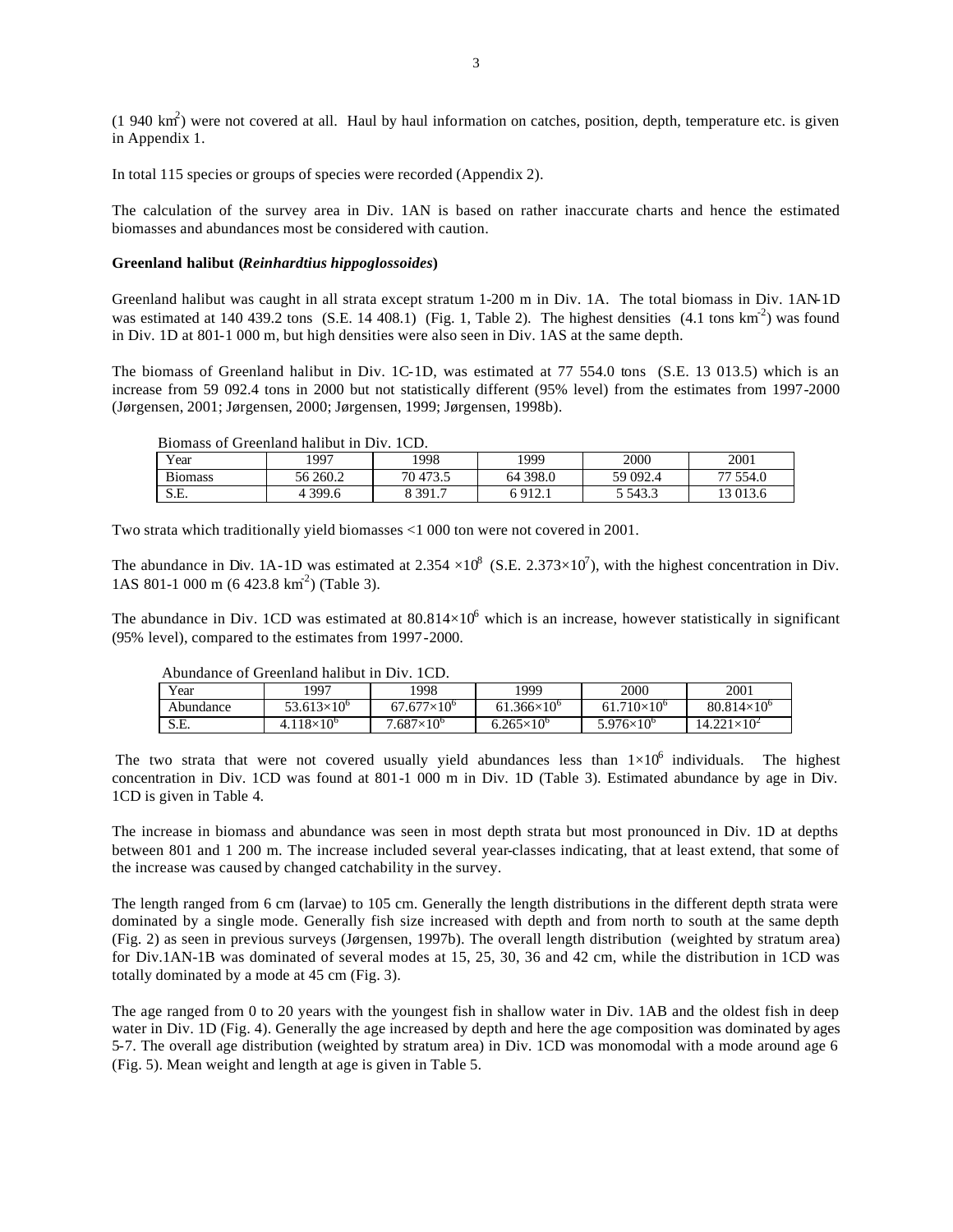Females stated maturing at age 7 and 50 % of the females were mature at age 10 and 100% maturity was reached at age 16 (Table 6) as seen in previous years.

# **Roundnose grenadier (***Coryphaenoides rupestris***)**

Besides two observations from 1AN and 1B all roundnose grenadier were caught in Div. 1CD, but the catches were low (Fig. 6, Appendix 1).

The biomass of roundnose grenadier in Div. 1C-1D, was estimated at 1 577.2 tons (S.E. 516.4) which is the lowest estimate in the present survey series and very low compared to the late-1980s (Jørgensen, 2001; Jørgensen, 2000, Jørgensen, 1999; Jørgensen, 1998a; 1998b).

| Biomass of roundnose grenadier in Div. TCD. |         |         |         |           |       |  |  |  |  |
|---------------------------------------------|---------|---------|---------|-----------|-------|--|--|--|--|
| Year                                        | 1997    | 1998    | 1999    | 2000      | 2001  |  |  |  |  |
| <b>Biomass</b>                              | 5 686.5 | 7 263.3 | 2 771.8 | 5 5 9 3.7 | 577.2 |  |  |  |  |
| S.E.                                        | 926.4   | 2 530.2 | 445.5   | 2 616.8   | 516.4 |  |  |  |  |

Biomass of roundnose grenadier in Div. 1CD.

Most of the biomass was found in Div. 1D at 1201-1500 m, which also had the highest density (Table 7).

The abundance in Div. 1C-1D was estimated at  $24.698\times10^6$  (S.E. 8.797×10<sup>6</sup>), which is about 25% of the estimate in 2000, but decrease was statistically insignificant (95% level) because of the very high variance on the estimate from 2000 (Table 8)

Abundance of roundnose grenadier in Div. 1CD.

| Year      | 1997                 | 1998                 | 1999                 | 2000                 | 2001                 |
|-----------|----------------------|----------------------|----------------------|----------------------|----------------------|
| Abundance | $32.441\times10^{6}$ | $75.243\times10^{6}$ | $29.100\times10^{6}$ | $99.524\times10^{6}$ | $24.698\times10^{6}$ |
| S.E.      | $7.056\times10^{6}$  | $27.357\times10^{6}$ | $8.963\times10^{6}$  | $67.311\times10^{6}$ | $8.797\times10^{6}$  |

Pre anal fin length ranged from 2 to cm 20 cm. Fish size increased generally with increasing depth (Fig. 7). The overall length distribution (weighted by stratum area) was totally dominated by a broad mode at 4-7 cm (Fig.8).

### **Roughhead grenadier (***Macrourus berglax***)**

The total biomass of roughhead grenadier was estimated at 5026.1 tons (S.E. 471.0) and the catches were low (Fig. 9, Appendix 1). Most of the biomass was found in Div. 1C-1D where it was estimated at 4 576.6 tons (S.E. 456.3) which is a decrease compared to 2000, but at the same level as in the previous years.

|  |  | Biomass of roughhead grenadier in Div. 1CD. |  |  |
|--|--|---------------------------------------------|--|--|
|  |  |                                             |  |  |

| Year                     | 1997        | 1998            | 1999  | 2000       | 2001       |
|--------------------------|-------------|-----------------|-------|------------|------------|
| <b>Biomass</b>           | 2 2 5 8 . 6 | 314.1           | 166.2 | 178.1<br>- | 576.6<br>∸ |
| $C$ $\Gamma$<br>.تــا. ت | 250.1       | 3770<br>.<br>້. | 854.1 | 2 2 2 6 .5 | 456.3      |

The biomass is probably slightly underestimated due to the lack of coverage the two shallow strata, but the biomass at shallow water is usually low. Most of the biomass was found at deep water in Div. 1D where also the highest densities were observed (Table 9).

The total abundance was estimated at  $15.636 \times 10^6$  (S.E.  $1.585 \times 10^6$ ), but most of the abundance was found in Div 1CD where it was estimated at  $13.867 \times 10$  (S.E.  $1.549 \times 10^6$ ), which is a decrease compared to 2000, but at the same level as in 1998-1999 (Table 10).

| Year      | 1997               | 1998                | 1999                 | 2000                  | 2001                 |
|-----------|--------------------|---------------------|----------------------|-----------------------|----------------------|
| Abundance | $4.60\times10^{6}$ | $1.623\times10^{6}$ | $14.074\times10^{6}$ | $20.282\times10^{6}$  | $13.867\times10^{6}$ |
| S.E.      | $0.45\times10^{6}$ | $1.008\times10^{6}$ | $2.040\times10^{6}$  | $7.182 \times 10^{6}$ | $1.549\times10^{6}$  |

Abundance of roughhead grenadier in Div. 1CD.

Pre anal fin length ranged from 1 to cm 35 cm. The smaller fish were generally found in the in Div. 1AB (Fig. 10).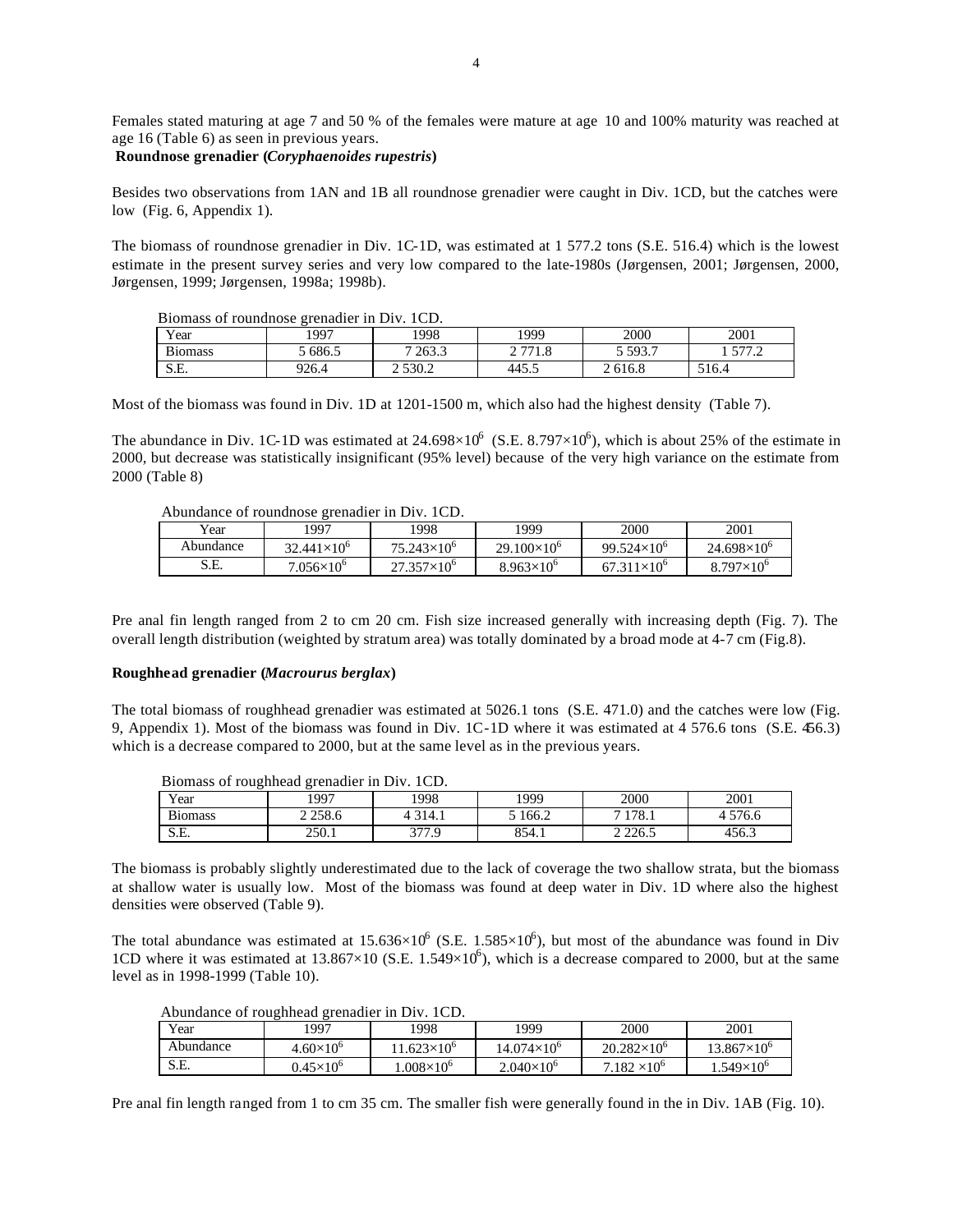#### **Deep-sea redfish (***Sebastes mentella***)**

The total biomass of Deep-sea redfish was estimated at 4 005.1 tons (S.E. 1004.1) and most of the biomass was found at 201-800 m in Div. 1BC. Appendix 1, Table 11, Fig. 11). The biomass in Div. 1CD was estimated at 2 063.4 tons (S.E. 873.5), which is at the same level as in previous years.

| Year          | 1997       | 1998        | 1999      | $2000^{\frac{1}{2}}$ | 2001           |
|---------------|------------|-------------|-----------|----------------------|----------------|
| n.<br>B10mass | 464.3<br>∼ | 1408.1<br>∸ | . 484.9   |                      | 2 0 6 3 . 4    |
| S.E.          | 787.1      | 503.9       | 007.<br>- |                      | 0.72E<br>019.9 |
| $\sim$ $\sim$ | - 1        | 0.000       |           |                      |                |

1). Poor coverage of relevant depths in 2000.

The total abundance was estimated at  $43.720 \times 10^6$  (S.E. 9.239 $\times 10^6$ ) of which about 2/3 was found at 201-600 m in Div. 1B and 401-600 in Div. 1C. The abundance in Div. 1CD was estimated at  $16.337\times10^6$  (S.E. 6.474 $\times10^6$ ), which is at the same level as seen in previous years (Table 12).

| $14.690\times10^{6}$<br>$18.827\times10^{6}$<br>$12.926\times10^{6}$<br>Abundance | 2001                 |
|-----------------------------------------------------------------------------------|----------------------|
|                                                                                   | $16.337\times10^{6}$ |
| S.E.<br>$4.093\times10^{6}$<br>$5.500\times10^{6}$<br>$4.496\times10^{6}$         | $6.474\times10^{6}$  |

1). Poor coverage of relevant depths in 2000.

The overall length distribution ranged from 5 to 48 cm. In Div. 1AB several modes at 7, 11 and 17 cm, while the length distribution in Div. 1CD was dominated of modes at 18 and 22 cm (Fig. 12).

### **Temperature**

In Div. 1AN the mean bottom temperature increased from 0.7 °C at 1-200 to 2.5°C at 201-500 m to decrease again by depth. In all other Divisions the temperature was declining by depth, most pronounced in Div. 1AS and Div. 1B (Table 13).

#### **Acknowledgement**

The author expresses his thanks to The Danish Cooperation for Environment in the Arctic (DANCEA) (Danish Ministry of the Environment) for financial support to the survey in the Baffin Bay. The views expressed in the paper do not necessarily reflect the views of DANCEA.

#### **References**

- Jørgensen, O A. 1997b. Movement patterns of Greenland halibut, *Reinhardtius hippoglossoides* (Walbaum.) at West Greenland, as inferred from Trawl Survey Distribution and Size Data.. *J. Northw. Atl. Fish. Sci*.; **21**:23-37.
- Jørgensen, O A. 1997a. Pelagic occurrence of Greenland halibut, *Reinhardtius hippoglossoides* (Walbaum) in West Greenland waters. *J. Northw. Atl. Fish. Sci*.; **21**:39-50.
- Jørgensen O. A. 1998a. Results of the Joint Japan Greenland Trawl Surveys at West Greenland 1987-1995 on Greenland Halibut (*Reinhardtius hippoglossoides*) and Roundnose Grenadier (*Coryphaenoides rupestris*). *NAFO Sci. Council Studies* No 31. 21-56.
- Jørgensen O.A. 1998b. Survey for Greenland Halibut in NAFO Division 1C-1D. NAFO SCR Doc. 98/25. Serial No. N3010, 26 pp.
- Jørgensen O.A. 1999. Survey for Greenland Halibut in NAFO Division 1C-1D, 1998. NAFO SCR Doc. 99/30. Serial No. N4086, 25 pp.
- Jørgensen O.A. 2000. Survey for Greenland Halibut in NAFO Division 1C-1D, 1999. NAFO SCR Doc. 00/10. Serial No. N4232, 26 pp.
- Jørgensen O.A. 2001. Survey for Greenland Halibut in NAFO Division 1C-1D, 2000. NAFO SCR Doc. 00/23. Serial No. N4392, 23 pp.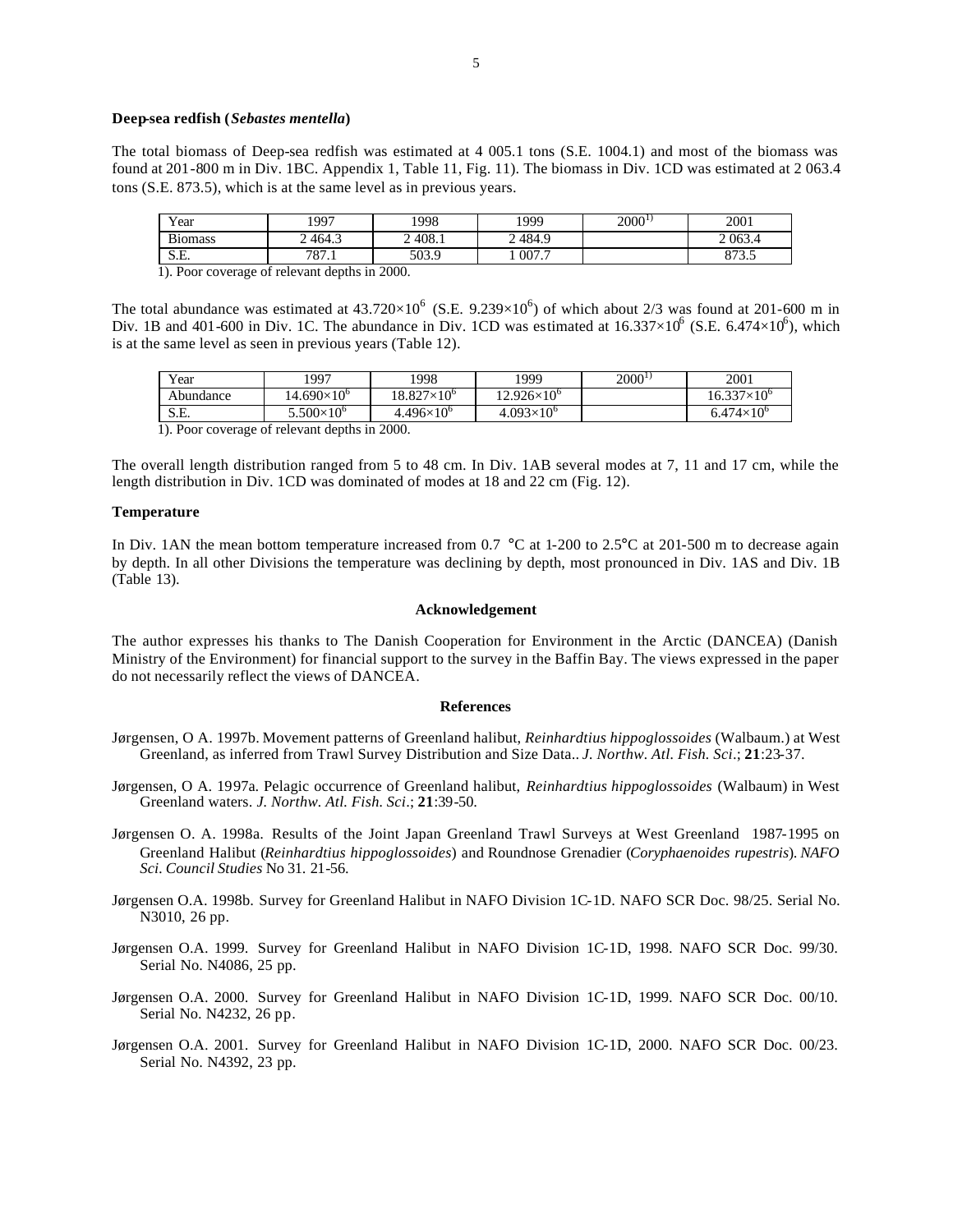|                | Depth           | $0 - 200$ | 201-500 |         | 501-1000 |          |           | 1001-1500 |           |          |
|----------------|-----------------|-----------|---------|---------|----------|----------|-----------|-----------|-----------|----------|
| 1AN            | Area            | 11227     | 46098   |         | 27334    |          |           | 6167      |           | 90826    |
|                | <b>Stations</b> | 3(5)      | 10(36)  |         | 20(30)   |          |           | 8(20)     |           | 41 (91)  |
|                | Depth           | $1 - 200$ | 201-400 | 401-600 | 601-800  | 801-1000 | 1001-1200 | 1201-1400 | 1401-1500 |          |
| 1AS            | Area            | 8523      | 13562   | 1370    | 828      | 919      | 1441      | 1092      | 516       | 28251    |
|                | <b>Stations</b> |           | 3(7)    | 2(3)    | 2(3)     | 3(3)     | 2(3)      | 3(3)      | 2(2)      | 17(24)   |
|                | Depth           | $0 - 200$ | 200-400 | 400-600 | 600-800  | 800-1000 | 1000-1200 | 1200-1400 | 1400-1500 |          |
| 1B             | Area            | 23815     | 19052   | 5376    | 3716     | 671      | 63        |           |           | 52693    |
|                | <b>Stations</b> |           | 7(8)    | 6(6)    | 5(6)     | 3(5)     |           |           |           | 21(25)   |
|                |                 |           |         |         |          |          |           |           |           |          |
| Total          | Area            |           |         |         |          |          |           |           |           | 171770   |
|                | <b>Stations</b> |           |         |         |          |          |           |           |           | 79 (140) |
|                |                 |           |         |         |          |          |           |           |           |          |
|                | Depth           | $1 - 200$ | 201-400 | 401-600 | 601-800  | 801-1000 | 1001-1200 | 1201-1400 | 1401-1500 |          |
| 1 <sup>C</sup> | Area            |           |         | 3366    | 16120    | 6066     | 611       |           |           | 26163    |
|                | <b>Stations</b> |           |         | 3(4)    | 7(12)    | 3(8)     | 2(2)      |           |           | 15(26)   |
|                | Depth           | $1 - 200$ | 201-400 | 401-600 | 601-800  | 801-1000 | 1001-1200 | 1201-1400 | 1401-1500 |          |
| 1 <sub>D</sub> | Area            |           |         | 903     | 1940     | 3874     | 10140     | 6195      | 3091      | 26143    |
|                | <b>Stations</b> |           |         | 0(2)    | 0(3)     | 2(5)     | 12(18)    | 10(12)    | 3(4)      | 27(44)   |
|                |                 |           |         |         |          |          |           |           |           |          |
| Total          | Area            |           |         |         |          |          |           |           |           | 52306    |
|                | <b>Stations</b> |           |         |         |          |          |           |           |           | 42 (70)  |

Table 1. Area (sq. km) of depth strata by NAFO Division and number of stations planned ( ) and conducted.

Division

Table 2. Biomass (tons) of Greenland halibut by Division and depth stratum, 2001.

| Division       | Depth $(m)$ | Area   | Hauls          | Mean sq/km   | <b>Biomass</b> | SE.      |
|----------------|-------------|--------|----------------|--------------|----------------|----------|
| 1AN            | 001-200     | 11227  | 3              | $\mathbf{0}$ | $\Omega$       | $\theta$ |
|                | 200-500     | 46098  | 10             | 0.1535       | 7078.3         | 3084     |
|                | 501-1000    | 27334  | 20             | 1.0264       | 28054.5        | 4647.8   |
|                | 1001-1500   | 6167   | $\,$ 8 $\,$    | 0.8953       | 5521.5         | 690.1    |
| 1AS            | 201-400     | 13562  | 3              | 0.0352       | 477.7          | 247.7    |
|                | 401-600     | 1370   | $\sqrt{2}$     | 0.2759       | 384.7          | 312.9    |
|                | 601-800     | 828    | $\overline{c}$ | 1.9374       | 1604.2         | 898      |
|                | 801-1000    | 919    | 3              | 3.5576       | 3269.5         | 648      |
|                | 1001-1200   | 1441   | $\overline{c}$ | 1.9215       | 2768.9         | 897.8    |
|                | 1201-1400   | 1092   | 3              | 1.0255       | 1119.8         | 243.9    |
|                | 1401-1500   | 516    | $\overline{c}$ | 0.399        | 205.9          | 86.4     |
| 1B             | 201-400     | 19052  | $\overline{7}$ | 0.0617       | 1175.1         | 405.1    |
|                | 401-600     | 5376   | 6              | 0.6546       | 3519.1         | 869.9    |
|                | 601-800     | 3716   | 5              | 1.6404       | 6095.8         | 1810.9   |
|                | 801-1000    | 671    | 3              | 2.3998       | 1610.3         | 430      |
| 1 <sup>C</sup> | 401-600     | 3366   | 3              | 0.1558       | 524.4          | 401.5    |
|                | 601-800     | 16120  | 7              | 0.4727       | 7620           | 1720.3   |
|                | 801-1000    | 6066   | 3              | 1.6995       | 10309          | 6015.5   |
|                | 1001-1200   | 611    | $\overline{2}$ | 2.2132       | 1352.2         | 177.8    |
| 1 <sub>D</sub> | 801-1000    | 3874   | $\overline{2}$ | 4.0953       | 15865.1        | 10841.4  |
|                | 1001-1200   | 10140  | 12             | 2.1203       | 21499.9        | 2570.3   |
|                | 1201-1400   | 6195   | 10             | 2.3584       | 14610.6        | 1565.7   |
|                | 1401-1500   | 3091   | 3              | 1.8676       | 5772.7         | 1849.6   |
| All            |             | 188832 | 121            | 0.744        | 140439.2       | 14408.1  |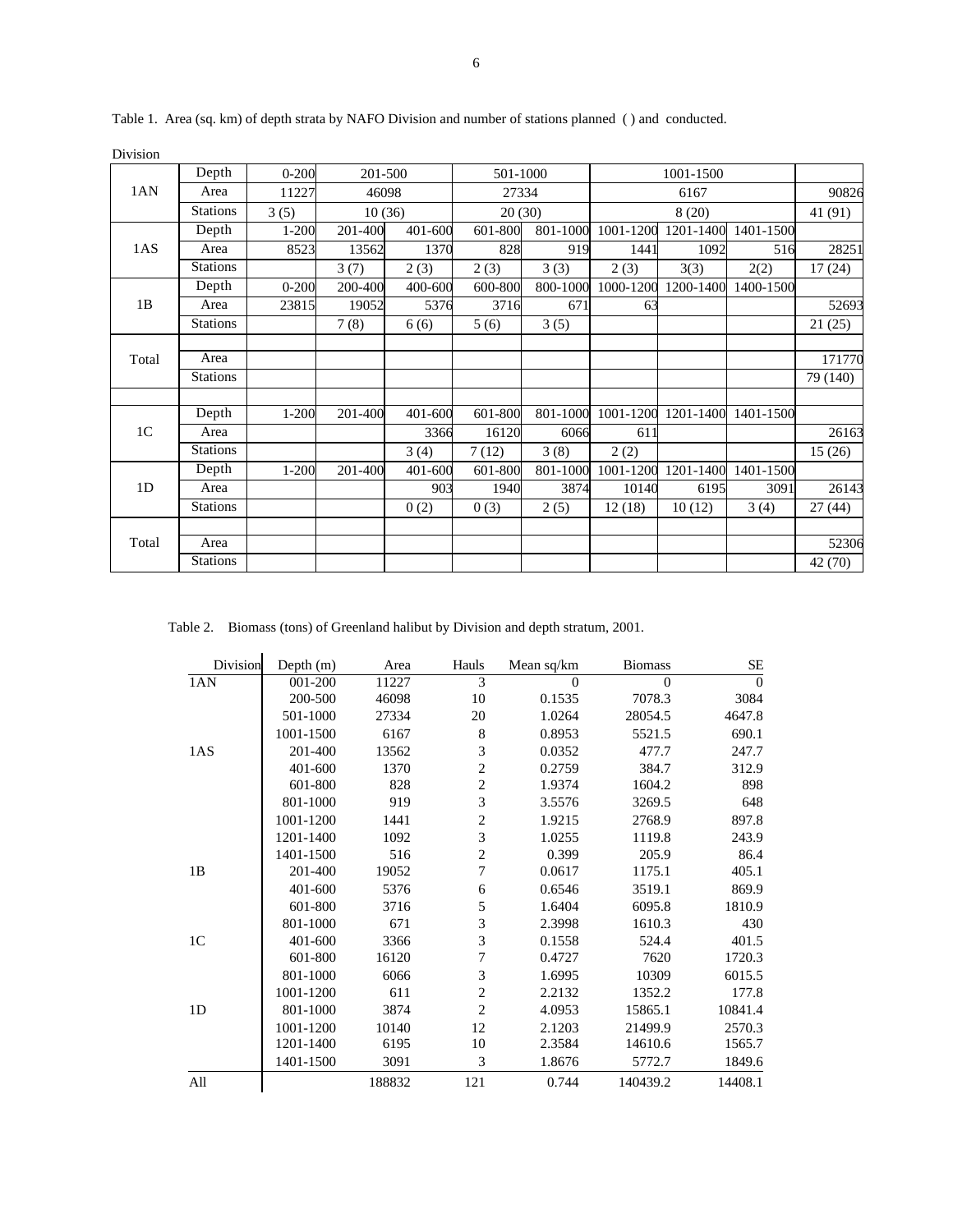| Division       | Depth (m) Area | Hauls  |                | Mean sq/km | Abundance     | SE            |
|----------------|----------------|--------|----------------|------------|---------------|---------------|
| 1AN            | 001-200        | 11227  | 3              | $\Omega$   | $0.00E + 00$  | $0.00E + 00$  |
|                | 200-500        | 46098  | 10             | 877.3      | $4.04E + 07$  | $1.31E+07$    |
|                | 501-1000       | 27334  | 20             | 2148.9     | 5.87E+07      | $1.24E+07$    |
|                | 1001-1500      | 6167   | $\,$ 8 $\,$    | 877.1      | $5.41E + 06$  | $6.90E + 05$  |
| 1AS            | 201-400        | 13562  | 3              | 424.7      | $5.76E + 06$  | $2.72E + 06$  |
|                | 401-600        | 1370   | $\overline{c}$ | 936.6      | $1.30E + 06$  | $4.64E + 05$  |
|                | 601-800        | 828    | $\overline{2}$ | 4057.9     | $3.36E + 06$  | $1.51E + 06$  |
|                | 801-1000       | 919    | 3              | 6423.8     | $5.90E + 06$  | $1.08E + 06$  |
|                | 1001-1200      | 1441   | $\overline{c}$ | 2690.7     | $3.88E + 06$  | $1.62E + 06$  |
|                | 1201-1400      | 1092   | 3              | 1067.5     | $1.17E + 06$  | $3.48E + 05$  |
|                | 1401-1500      | 516    | $\overline{2}$ | 337.7      | $1.74E + 0.5$ | 7.99E+04      |
| 1B             | 201-400        | 19052  | 7              | 312.9      | $5.96E + 06$  | $1.08E + 06$  |
|                | 401-600        | 5376   | 6              | 1697.3     | $9.12E + 06$  | $2.55E + 06$  |
|                | 601-800        | 3716   | 5              | 3051.7     | $1.13E+07$    | $3.69E + 06$  |
|                | 801-1000       | 671    | 3              | 3075.6     | $2.06E + 06$  | $3.60E + 05$  |
| 1 <sup>C</sup> | 401-600        | 3366   | 3              | 257.5      | $8.67E + 0.5$ | $6.11E + 0.5$ |
|                | 601-800        | 16120  | $\overline{7}$ | 643.3      | $1.04E + 07$  | $2.56E + 06$  |
|                | 801-1000       | 6066   | 3              | 2180       | $1.32E + 07$  | $7.76E + 06$  |
|                | 1001-1200      | 611    | $\mathbf{2}$   | 2143.7     | $1.31E + 06$  | $1.48E + 05$  |
| 1 <sub>D</sub> | 801-1000       | 3874   | $\overline{2}$ | 4464.1     | $1.73E+07$    | $1.10E + 07$  |
|                | 1001-1200      | 10140  | 12             | 1979.8     | $2.01E+07$    | $2.83E + 06$  |
|                | 1201-1400      | 6195   | 10             | 2081.2     | $1.29E + 07$  | $1.59E + 06$  |
|                | 1401-1500      | 3091   | 3              | 1546.9     | $4.78E + 06$  | $2.06E + 06$  |
| All            |                | 188832 | 121            | 1246.8     | $2.35E + 08$  | $2.37E + 07$  |

Table 3. Abundance of Greenland halibut by Division and depth stratum, 2001

Table 4. Estimated abundance by age from Div. 1C-1D from the surveys in 1997-2001. The Age-length key from 1998 is applied on the 1997 data.

| AGE |                | 1997           | 1998     | 1999     | 2000           | 2001     |
|-----|----------------|----------------|----------|----------|----------------|----------|
|     | $\mathbf{1}$   | $\overline{0}$ | $\theta$ | $\theta$ | 78826          | 15585    |
|     | $\overline{c}$ | 536130         | 609093   | 184098   | 109496         | 281013   |
|     | 3              | 1704893        | 3722237  | 920490   | 479059         | 511722   |
|     | 4              | 3023773        | 4662948  | 4172888  | 3074341        | 4835796  |
|     | 5              | 9961295        | 14760362 | 11291344 | 15090231       | 20601616 |
|     | 6              | 15370847       | 19057854 | 15893794 | 16838191       | 26595603 |
|     | 7              | 13558728       | 14083592 | 19759852 | 14711646       | 17922784 |
|     | 8              | 5436358        | 5766084  | 4786548  | 5026106        | 4674899  |
|     | 9              | 1200931        | 1515966  | 859124   | 3214208        | 2550178  |
|     | 10             | 948950         | 1211419  | 920490   | 1040152        | 780082   |
|     | 11             | 584382         | 764751   | 613660   | 717770         | 705656   |
|     | 12             | 466433         | 527881   | 675026   | 350292         | 369836   |
|     | 13             | 187646         | 351921   | 429562   | 318336         | 345397   |
|     | 14             | 96503          | 155657   | 429562   | 122157         | 195607   |
|     | 15             | 262704         | 236870   | 184098   | 230208         | 225277   |
|     | 16             | 187646         | 115051   | 61366    | 128242         | 91540    |
|     | 17             | 64336          | 128586   | 61366    | 95352          | 80275    |
|     | 18             | 16084          | 0        | 61366    | 57045          | 22628    |
|     | 19             | $\theta$       | 0        | $\theta$ | 27474          | 32325    |
|     | 20             | $\overline{0}$ | 0        | 0        | $\overline{0}$ | 8081     |
| SUM |                | 53607639       | 67670271 | 61304634 | 61709132       | 80845900 |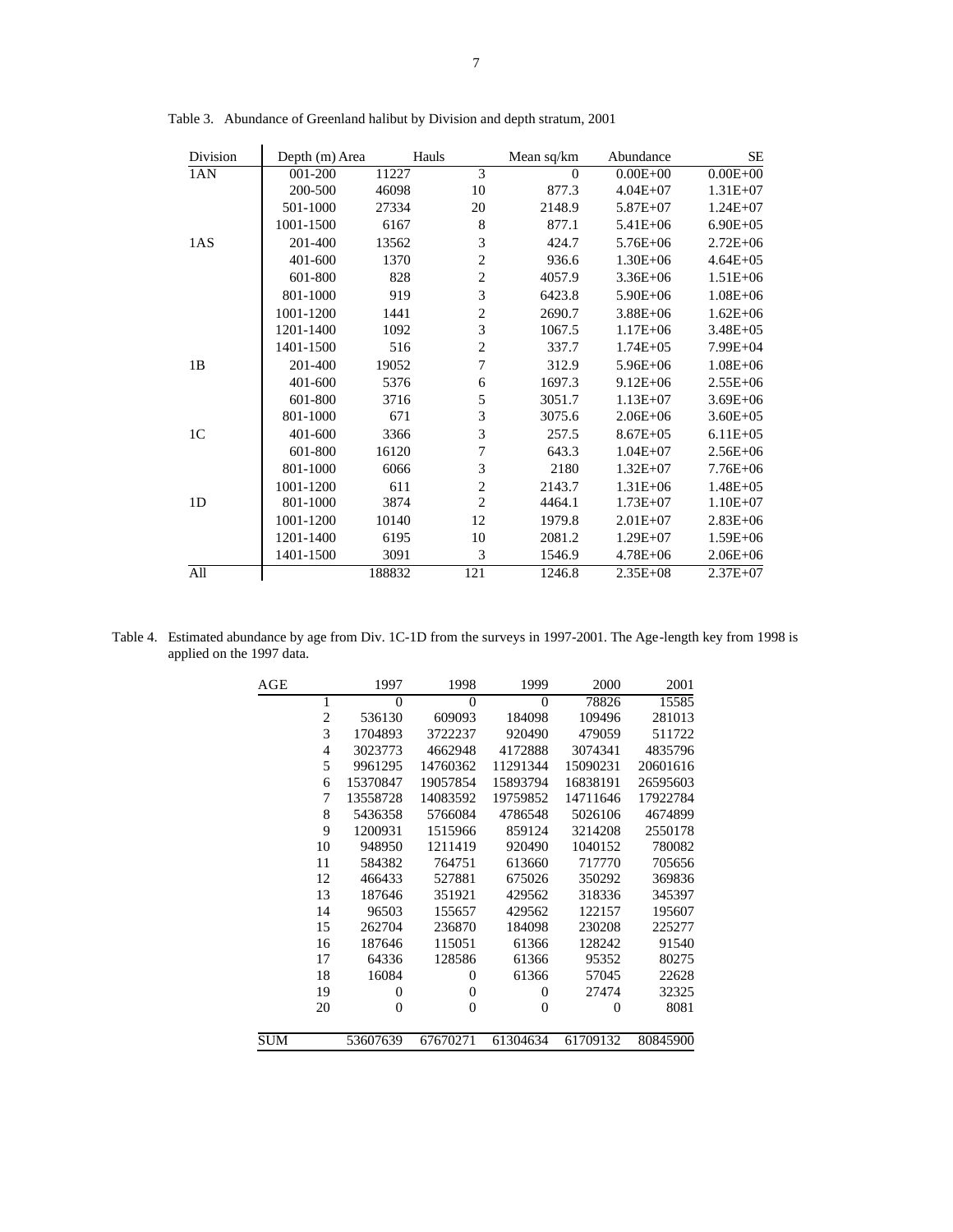|              | 2001                          |       | 2000                |       | 1999                               |       | 1998                                                                                              |       | 1997                  |       | 1996                                                       |       | 1995                           |       |
|--------------|-------------------------------|-------|---------------------|-------|------------------------------------|-------|---------------------------------------------------------------------------------------------------|-------|-----------------------|-------|------------------------------------------------------------|-------|--------------------------------|-------|
| AGE          |                               |       |                     |       |                                    |       | weight length weight length weight length weight length weight length weight length weight length |       |                       |       |                                                            |       |                                |       |
| $\mathbf{1}$ | 27.92                         | 14.44 | 25.00 13.50         |       |                                    |       |                                                                                                   |       |                       |       |                                                            |       |                                |       |
| 2            | 85.44                         | 21.00 | 75.00               | 21.00 | 64.00                              | 21.00 | 38.22                                                                                             | 18.70 | 23.33                 | 15.33 |                                                            |       | 50.00                          | 20.00 |
| 3            | 173.33                        | 26.71 | 145.83              | 26.25 | 206.07                             | 27.43 | 175.50                                                                                            | 28.50 | 58.18                 | 19.82 | 175.00                                                     | 30.50 | 140.00                         | 27.00 |
| 4            | 366.39                        | 34.19 | 329.25              | 33.60 | 342.12                             | 34.38 | 347.50                                                                                            | 35.27 | 136.96                | 26.13 | 378.26                                                     | 36.35 | 339.43                         | 35.09 |
| 5            | 574.43                        | 39.73 | 527.97              | 39.46 | 570.71                             | 40.29 |                                                                                                   | 40.94 | 271.82                | 32.82 | 555.56                                                     | 41.22 | 495.53                         | 40.13 |
| 6            | 848.72                        | 44.90 | 764.39              | 44.49 | 793.40                             | 45.57 | 854.15                                                                                            | 46.77 | 443.93                | 38.04 | 794.10                                                     | 45.72 | 691.59                         | 45.00 |
| 7            | 1158.57                       |       | 49.86 1073.54 49.75 |       | 1195.50                            | 51.41 | 1218.13                                                                                           | 51.94 | 736.89                | 43.87 | 1055.95                                                    | 49.90 | 986.56                         | 49.82 |
| 8            | 1540.51                       |       | 54.76 1375.59 53.65 |       | 1665.37                            | 57.89 | 1572.34 56.81                                                                                     |       | 1070.18               | 49.85 | 1447.01                                                    | 55.34 | 1360.00                        | 54.51 |
| 9            | 1843.63                       |       | 57.98 1630.83 56.83 |       | 2057.06 61.06                      |       | 2074.80 60.56                                                                                     |       |                       |       | 1453.73 55.61 2092.16 61.45                                |       | 1816.98 59.63                  |       |
| 10           | 2258.89                       |       |                     |       | 61.80 2076.77 61.45 2440.69 64.14  |       |                                                                                                   |       |                       |       | 2293.45 63.10 2042.90 61.23 2740.63 65.84                  |       | 2163.50 62.70                  |       |
| 11           | 3316.20                       |       |                     |       | 65.04 2502.50 63.86 2812.08 66.88  |       |                                                                                                   |       |                       |       | 2866.55 66.48 2814.55 66.68 3241.67 68.43                  |       | 2679.63                        | 66.30 |
| 12           | 3449.64                       |       | 68.68 3014.44 67.50 |       | 4000.12                            | 72.87 |                                                                                                   |       | 3453.21 69.89 3827.69 |       | 72.58 4100.21                                              | 72.98 | 3248.64                        | 69.91 |
| 13           | 3866.43                       |       |                     |       | 71.25 3612.35 70.41 5678.64 79.50  |       | 4537.50 74.70                                                                                     |       | 4840.00               | 77.29 | 4994.00                                                    | 76.43 | 4133.57 73.36                  |       |
| 14           | 5256.67                       |       | 77.80 3892.50 72.75 |       | 7613.16 86.68                      |       | 5112.00                                                                                           | 77.60 | 6679.44               | 84.00 | 5946.67                                                    | 80.56 | 5685.56                        | 79.78 |
| 15           | 6323.50                       |       | 81.90 5409.00 78.30 |       | 8476.67                            | 91.20 | 7140.59                                                                                           | 85.06 | 7711.11               | 87.78 | 7523.68                                                    | 86.76 | 6631.05                        | 83.63 |
| 16           | 7203.33                       |       |                     |       | 86.00 6873.33 85.50 9925.00        | 88.50 |                                                                                                   |       | 8385.00 88.87 9166.00 | 94.60 | 8663.04 89.93                                              |       | 7533.00 89.00                  |       |
| 17           | 8954.00                       |       | 92.40 8492.00 91.80 |       |                                    |       |                                                                                                   |       |                       |       | 10684.00 95.40 10796.67 97.83 9208.33 91.94 10413.64 94.64 |       |                                |       |
| 18           | 8760.00                       |       |                     |       | 93.00 8590.00 92.25 12500.00 99.00 |       |                                                                                                   |       |                       |       | 10127.27                                                   |       | 95.27 11180.00 97.00           |       |
| 19           | 11500.00 102.00 9645.00 91.50 |       |                     |       |                                    |       | 12850.00 99.00                                                                                    |       |                       |       |                                                            |       | 11168.18 98.45 11566.67 98.33  |       |
| 20           | 14400.00 105.00               |       |                     |       |                                    |       |                                                                                                   |       |                       |       |                                                            |       | 11100.00 95.00 11326.67 100.33 |       |
| 21           |                               |       |                     |       |                                    |       |                                                                                                   |       |                       |       |                                                            |       | 11250.00 98.33 13100.00 103.50 |       |
| 22           |                               |       |                     |       |                                    |       |                                                                                                   |       |                       |       |                                                            |       | 13700.00 104.00                |       |
| 24           |                               |       |                     |       |                                    |       |                                                                                                   |       |                       |       |                                                            |       | 15300.00 115.00                |       |

Table 5. Mean weight and mean length-at-age of Greenland halibut, 2000-1995.

Table 6. Maturity-at-age in percent, females, Div. 1C-1D, 2001.

|                          | Immature | Maturing |                |
|--------------------------|----------|----------|----------------|
| Age                      | Pct      | Pct      | N              |
| 2                        | 100      |          | $\mathbf{1}$   |
| 3                        | 100      |          | 3              |
| $\overline{\mathcal{L}}$ | 100      |          | 11             |
| 5                        | 100      |          | 17             |
| 6                        | 100      |          | 26             |
| 7                        | 95.45    | 4.55     | 22             |
| 8                        | 91.67    | 8.33     | 12             |
| 9                        | 84.62    | 15.38    | 13             |
| 10                       | 46.67    | 53.33    | 15             |
| 11                       | 41.18    | 58.82    | 17             |
| 12                       | 30.77    | 69.23    | 13             |
| 13                       | 35.71    | 64.29    | 14             |
| 14                       | 14.29    | 85.71    | 7              |
| 15                       | 10       | 90       | 10             |
| 16                       |          | 100      | 6              |
| 17                       |          | 100      | 5              |
| 18                       |          | 100      | 4              |
| 19                       |          | 100      | $\overline{c}$ |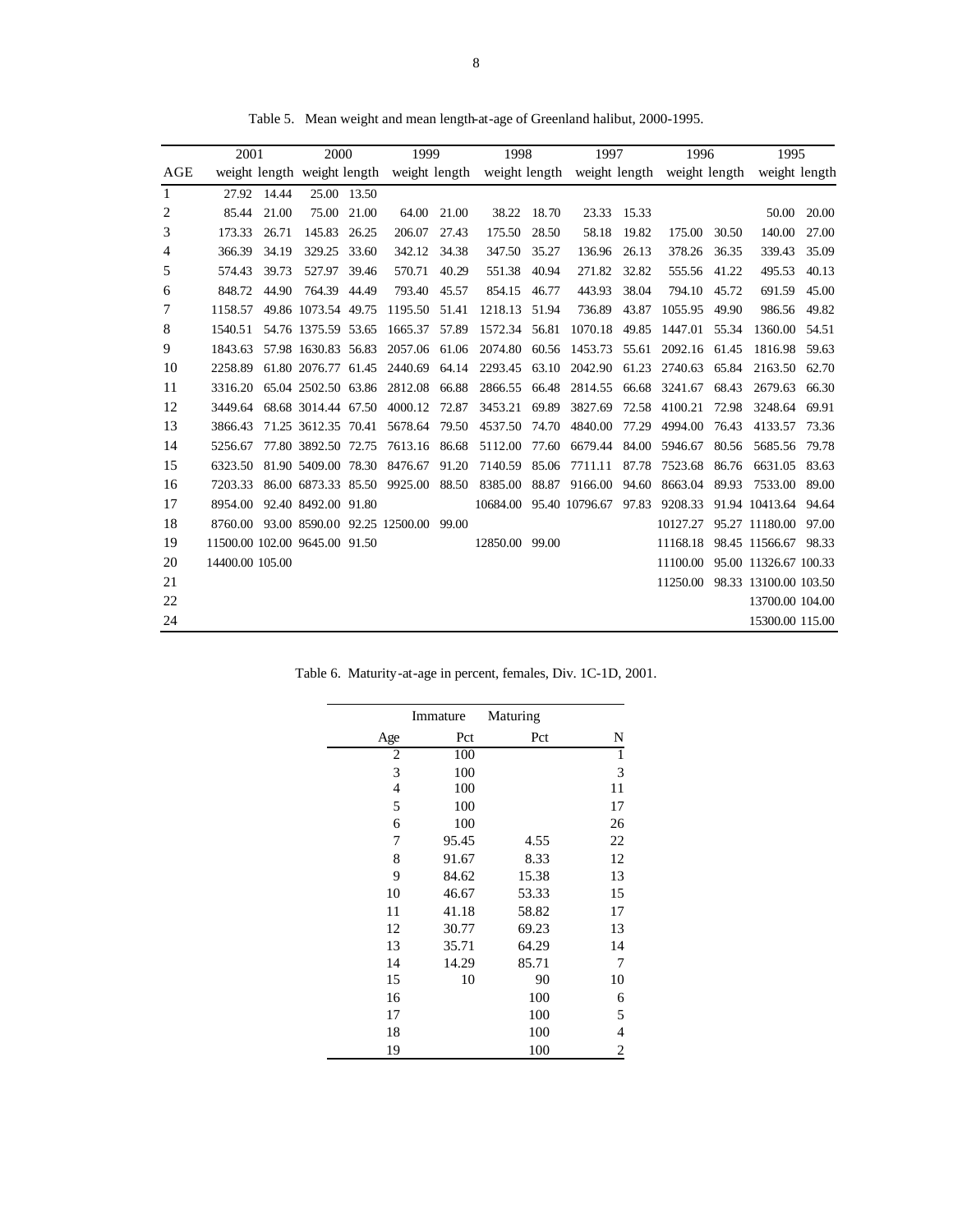| Division       | Depth (m) | Area   |                | Hauls Mean sq/km | <b>Biomass</b> | SE       |
|----------------|-----------|--------|----------------|------------------|----------------|----------|
| 1AN            | 001-200   | 11227  | 3              | $\Omega$         | $\Omega$       | $\Omega$ |
|                | 200-500   | 46098  | 10             | $\theta$         | $\theta$       | $\Omega$ |
|                | 501-1000  | 27334  | 20             | 0.0001           | 1.4            | 1.4      |
|                | 1001-1500 | 6167   | 8              | $\theta$         | $\Omega$       | $\Omega$ |
| 1AS            | 201-400   | 13562  | 3              | $\Omega$         | $\Omega$       | $\Omega$ |
|                | 401-600   | 1370   | $\mathbf{2}$   | $\Omega$         | 0              | $\Omega$ |
|                | 601-800   | 828    | $\mathbf{2}$   | $\Omega$         | 0              | $\Omega$ |
|                | 801-1000  | 919    | 3              | $\Omega$         | $\Omega$       | $\Omega$ |
|                | 1001-1200 | 1441   | $\overline{c}$ | $\Omega$         | 0              | $\Omega$ |
|                | 1201-1400 | 1092   | 3              | $\Omega$         | 0              | $\Omega$ |
|                | 1401-1500 | 516    | $\mathbf{2}$   | $\Omega$         | 0              | $\Omega$ |
| 1B             | 201-400   | 19052  | 7              | $\theta$         | 0              | $\Omega$ |
|                | 401-600   | 5376   | 6              | $\Omega$         | 0              | $\Omega$ |
|                | 601-800   | 3716   | 5              | 0.0011           | 4.2            | 4.2      |
|                | 801-1000  | 671    | 3              | $\Omega$         | 0              | $\Omega$ |
| 1 <sup>C</sup> | 401-600   | 3366   | 3              | 0                | 0              | $\Omega$ |
|                | 601-800   | 16120  | $\overline{7}$ | 0.0015           | 24.7           | 16.4     |
|                | 801-1000  | 6066   | 3              | 0.0479           | 290.8          | 270.3    |
|                | 1001-1200 | 611    | $\overline{2}$ | 0.0083           | 5.1            | 0.5      |
| 1 <sub>D</sub> | 801-1000  | 3874   | $\overline{2}$ | 0.0057           | 22.2           | 2.6      |
|                | 1001-1200 | 10140  | 12             | 0.019            | 193.1          | 51.3     |
|                | 1201-1400 | 6195   | 10             | 0.0918           | 568.9          | 319.6    |
|                | 1401-1500 | 3091   | 3              | 0.1528           | 472.4          | 297.5    |
| All            |           | 188832 | 121            | 0.0084           | 1582.8         | 516.4    |

Table 7. Biomass of (tons) roundnose grenadier by Division and depth stratum, 2001.

Table 8. Abundance of roundnose grenadier by Division and depth stratum, 2001.

| Division       | Depth (m) Area | Hauls  |                | Mean sq/km     | Abundance    | SE.          |
|----------------|----------------|--------|----------------|----------------|--------------|--------------|
| 1AN            | 001-200        | 11227  | 3              | $\mathbf{0}$   | $0.00E + 00$ | $0.00E + 00$ |
|                | 200-500        | 46098  | 10             | $\theta$       | $0.00E + 00$ | $0.00E + 00$ |
|                | 501-1000       | 27334  | 20             | 1              | $2.87E + 04$ | $2.87E + 04$ |
|                | 1001-1500      | 6167   | 8              | $\mathbf{0}$   | $0.00E + 00$ | $0.00E + 00$ |
| 1AS            | 201-400        | 13562  | 3              | $\theta$       | $0.00E + 00$ | $0.00E + 00$ |
|                | 401-600        | 1370   | $\overline{c}$ | $\mathbf{0}$   | $0.00E + 00$ | $0.00E + 00$ |
|                | 601-800        | 828    | $\overline{c}$ | $\theta$       | $0.00E + 00$ | $0.00E + 00$ |
|                | 801-1000       | 919    | 3              | $\overline{0}$ | $0.00E + 00$ | $0.00E + 00$ |
|                | 1001-1200      | 1441   | $\overline{c}$ | 6.1            | $8.82E + 03$ | $8.82E + 03$ |
|                | 1201-1400      | 1092   | 3              | $\theta$       | $0.00E + 00$ | $0.00E + 00$ |
|                | 1401-1500      | 516    | $\overline{c}$ | $\mathbf{0}$   | $0.00E + 00$ | $0.00E + 00$ |
| 1B             | 201-400        | 19052  | $\tau$         | $\overline{0}$ | $0.00E + 00$ | $0.00E + 00$ |
|                | 401-600        | 5376   | 6              | $\overline{0}$ | $0.00E + 00$ | $0.00E + 00$ |
|                | 601-800        | 3716   | 5              | 15.7           | $5.85E + 04$ | $5.85E + 04$ |
|                | 801-1000       | 671    | 3              | $\mathbf{0}$   | $0.00E + 00$ | $0.00E + 00$ |
| 1 <sup>C</sup> | 401-600        | 3366   | 3              | 13             | $4.39E + 04$ | $4.39E + 04$ |
|                | 601-800        | 16120  | $\overline{7}$ | 71.5           | $1.15E + 06$ | $7.31E + 05$ |
|                | 801-1000       | 6066   | 3              | 1187.8         | $7.21E + 06$ | $6.72E + 06$ |
|                | 1001-1200      | 611    | $\overline{c}$ | 179.8          | $1.10E + 05$ | $2.54E + 04$ |
| 1 <sub>D</sub> | 801-1000       | 3874   | $\overline{c}$ | 242.5          | $9.40E + 05$ | $5.47E + 05$ |
|                | 1001-1200      | 10140  | 12             | 402.1          | $4.08E + 06$ | $1.16E + 06$ |
|                | 1201-1400      | 6195   | 10             | 1483.5         | $9.19E + 06$ | $5.36E + 06$ |
|                | 1401-1500      | 3091   | 3              | 640.3          | $1.98E + 06$ | $1.13E + 06$ |
| All            |                | 188832 | 121            | 131.3          | $2.48E + 07$ | $8.80E + 06$ |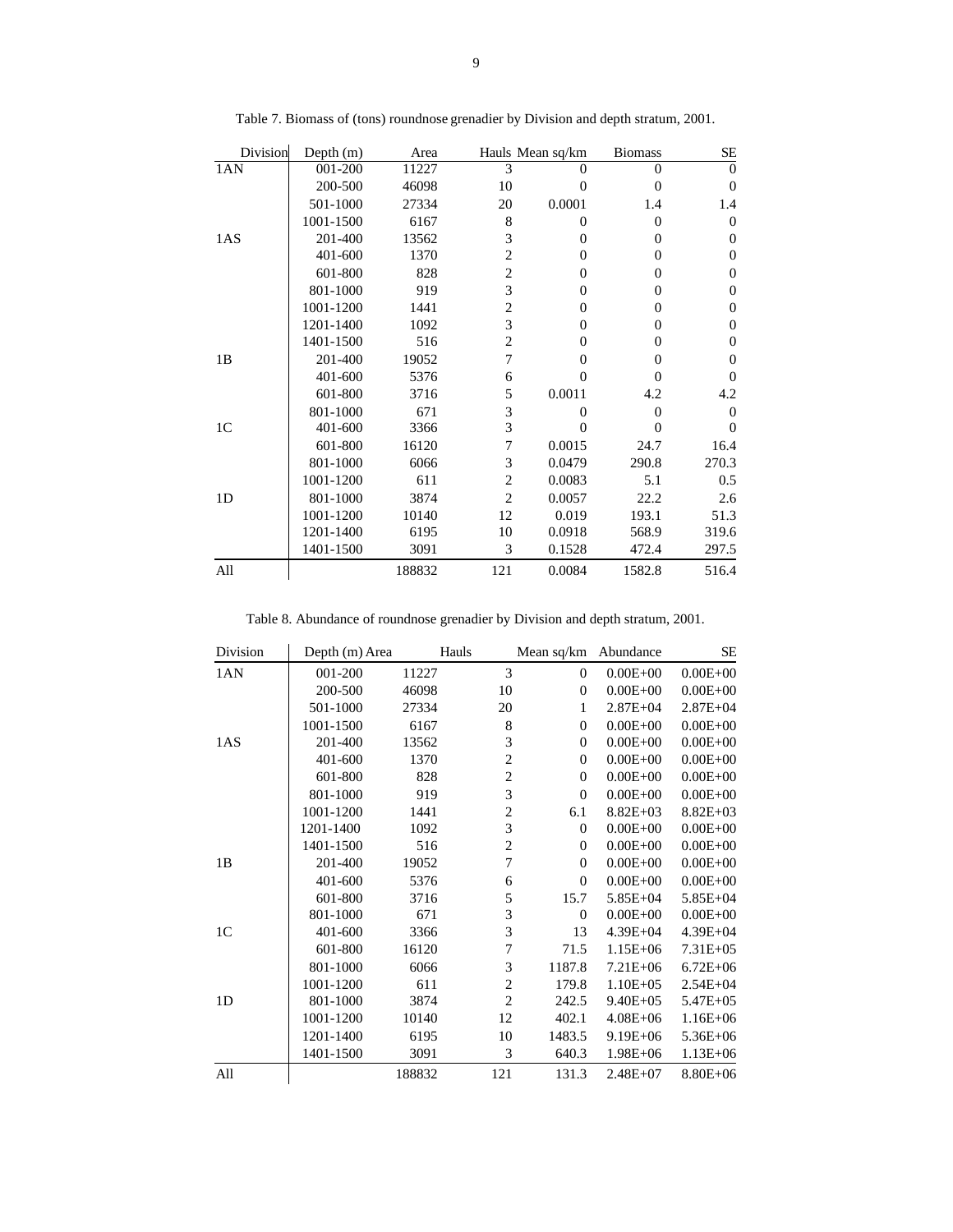| Division       | Depth $(m)$ | Area   |                | Hauls Mean sq/km | <b>Biomass</b> | SE    |
|----------------|-------------|--------|----------------|------------------|----------------|-------|
| 1AN            | 001-200     | 11227  | 3              | 0.000            | 0.0            | 0.0   |
|                | 200-500     | 46098  | 10             | 0.000            | 0.0            | 0.0   |
|                | 501-1000    | 27334  | 20             | 0.007            | 178.9          | 51.2  |
|                | 1001-1500   | 6167   | $\,8\,$        | 0.022            | 132.7          | 95.9  |
| 1AS            | 201-400     | 13562  | 3              | 0.000            | 0.0            | 0.0   |
|                | 401-600     | 1370   | $\sqrt{2}$     | 0.000            | 0.0            | 0.0   |
|                | 601-800     | 828    | $\sqrt{2}$     | 0.010            | 8.0            | 5.2   |
|                | 801-1000    | 919    | $\overline{3}$ | 0.029            | 26.3           | 11.0  |
|                | 1001-1200   | 1441   | $\overline{c}$ | 0.019            | 26.8           | 5.0   |
|                | 1201-1400   | 1092   | 3              | 0.000            | 0.0            | 0.0   |
|                | 1401-1500   | 516    | $\overline{c}$ | 0.000            | 0.0            | 0.0   |
| 1B             | 201-400     | 19052  | 7              | 0.000            | 0.0            | 0.0   |
|                | 401-600     | 5376   | 6              | 0.012            | 63.0           | 38.9  |
|                | 601-800     | 3716   | 5              | 0.003            | 9.7            | 9.7   |
|                | 801-1000    | 671    | 3              | 0.006            | 4.0            | 1.1   |
| 1 <sup>C</sup> | 401-600     | 3366   | 3              | 0.007            | 22.8           | 15.6  |
|                | 601-800     | 16120  | 7              | 0.025            | 394.4          | 127.1 |
|                | 801-1000    | 6066   | 3              | 0.038            | 231.9          | 134.6 |
|                | 1001-1200   | 611    | $\overline{c}$ | 0.140            | 85.6           | 1.9   |
| 1 <sub>D</sub> | 801-1000    | 3874   | $\overline{c}$ | 0.152            | 588.5          | 353.3 |
|                | 1001-1200   | 10140  | 12             | 0.136            | 1381.9         | 180.7 |
|                | 1201-1400   | 6195   | 10             | 0.178            | 1103.6         | 123.7 |
|                | 1401-1500   | 3091   | 3              | 0.248            | 767.9          | 31.1  |
| All            |             | 188832 | 121            | 0.027            | 5026.0         | 471.0 |

Table 9. Biomass (tons) of roughhead grenadier by Division and depth stratum, 2001.

Table 10. Abundance of roughhead grenadier by Division and depth stratum, 2001

| Division       | Depth (m) Area | Hauls  |                | Mean sq/km   | Abundance     | SE           |
|----------------|----------------|--------|----------------|--------------|---------------|--------------|
| 1AN            | 001-200        | 11227  | 3              | $\Omega$     | $0.00E + 00$  | $0.00E + 00$ |
|                | 200-500        | 46098  | 10             | $\mathbf{0}$ | $0.00E + 00$  | $0.00E + 00$ |
|                | 501-1000       | 27334  | 20             | 44.1         | $1.20E + 06$  | $3.14E + 05$ |
|                | 1001-1500      | 6167   | $\,$ 8 $\,$    | 15.6         | $9.61E + 04$  | $6.52E + 04$ |
| 1AS            | 201-400        | 13562  | 3              | $\mathbf{0}$ | $0.00E + 00$  | $0.00E + 00$ |
|                | 401-600        | 1370   | $\sqrt{2}$     | $\theta$     | $0.00E + 00$  | $0.00E + 00$ |
|                | 601-800        | 828    | $\overline{c}$ | 89.8         | $7.43E + 04$  | $3.76E + 04$ |
|                | 801-1000       | 919    | $\overline{3}$ | 139.8        | $1.28E + 0.5$ | $5.23E + 04$ |
|                | 1001-1200      | 1441   | $\sqrt{2}$     | 62.4         | $9.00E + 04$  | $3.70E + 04$ |
|                | 1201-1400      | 1092   | 3              | $\theta$     | $0.00E + 00$  | $0.00E + 00$ |
|                | 1401-1500      | 516    | $\overline{c}$ | $\theta$     | $0.00E + 00$  | $0.00E + 00$ |
| 1B             | 201-400        | 19052  | $\tau$         | $\theta$     | $0.00E + 00$  | $0.00E + 00$ |
|                | 401-600        | 5376   | 6              | 19.7         | $1.06E + 05$  | $6.05E + 04$ |
|                | 601-800        | 3716   | 5              | 12.1         | $4.50E + 04$  | $3.41E + 04$ |
|                | 801-1000       | 671    | 3              | 38.3         | $2.57E + 04$  | $4.58E + 03$ |
| 1 <sup>C</sup> | 401-600        | 3366   | 3              | 11           | $3.71E + 04$  | $1.98E + 04$ |
|                | 601-800        | 16120  | 7              | 107.8        | $1.74E + 06$  | $4.40E + 05$ |
|                | 801-1000       | 6066   | 3              | 302.3        | $1.83E + 06$  | $3.71E + 05$ |
|                | 1001-1200      | 611    | $\overline{c}$ | 427.9        | $2.61E + 05$  | $1.48E + 04$ |
| 1 <sub>D</sub> | 801-1000       | 3874   | $\overline{2}$ | 523.6        | $2.03E + 06$  | $1.34E + 06$ |
|                | 1001-1200      | 10140  | 12             | 400          | $4.06E + 06$  | $4.42E + 05$ |
|                | 1201-1400      | 6195   | 10             | 358.7        | $2.22E + 06$  | $2.49E + 05$ |
|                | 1401-1500      | 3091   | 3              | 547.2        | $1.69E + 06$  | $8.44E + 04$ |
| All            |                | 188832 | 121            | 82.8         | $1.56E+07$    | $1.58E + 06$ |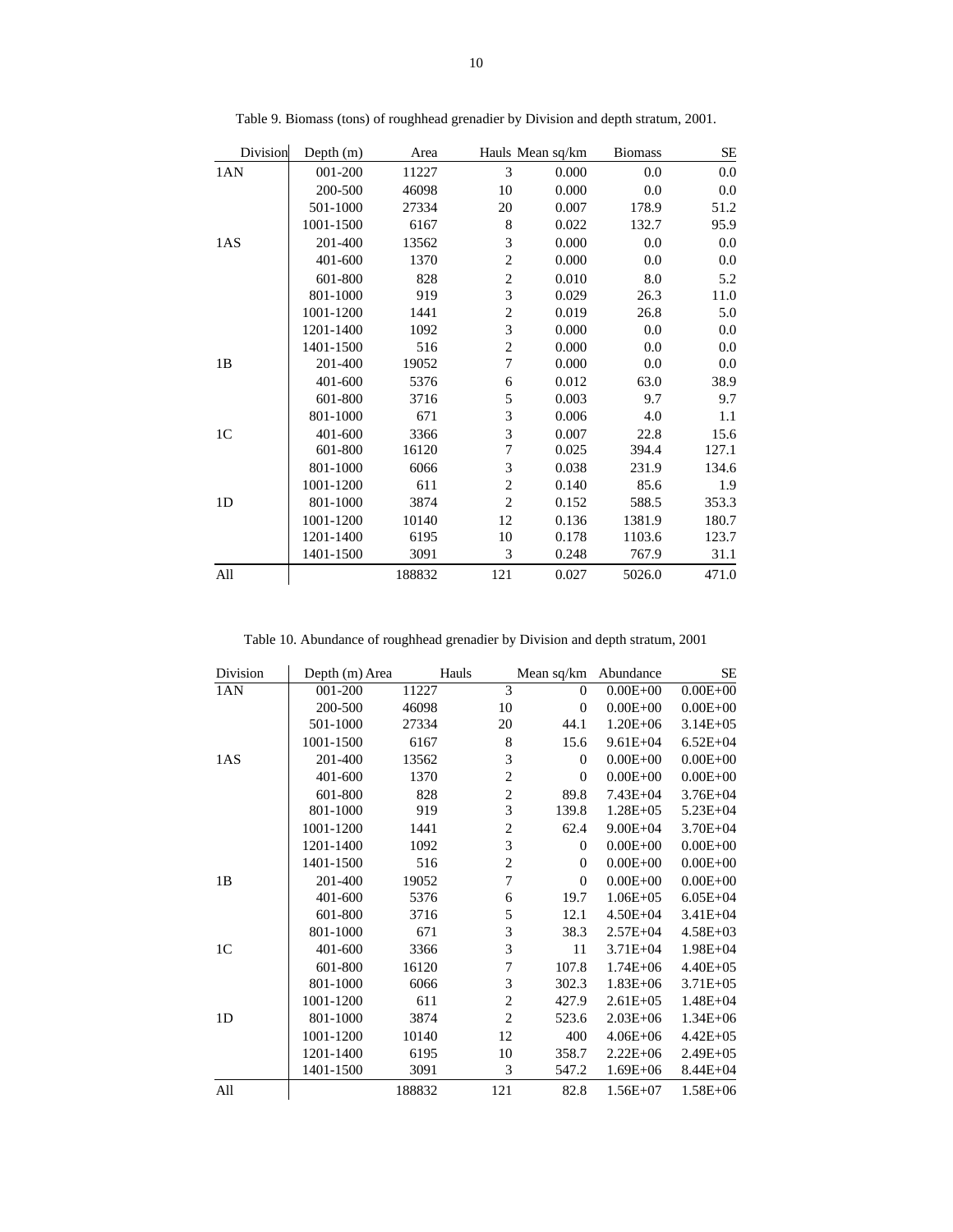| Division       | Depth (m) | Area   |                | Hauls Mean sq/km | <b>Biomass</b> | SE       |
|----------------|-----------|--------|----------------|------------------|----------------|----------|
| 1AN            | 001-200   | 11227  | 3              | 0                | $\Omega$       | $\Omega$ |
|                | 200-500   | 46098  | 10             | 0.005            | 229.6          | 174.7    |
|                | 501-1000  | 27334  | 20             | 0.0049           | 134.3          | 105.2    |
|                | 1001-1500 | 6167   | 8              | $\Omega$         | $\Omega$       | $\Omega$ |
| 1AS            | 201-400   | 13562  | 3              | 0.003            | 40.7           | 15.8     |
|                | 401-600   | 1370   | $\overline{c}$ | 0.0548           | 75             | 13.7     |
|                | 601-800   | 828    | $\overline{c}$ | 0.0295           | 24.4           | 23.4     |
|                | 801-1000  | 919    | 3              | 0                | $\Omega$       | $\Omega$ |
|                | 1001-1200 | 1441   | $\overline{c}$ | 0                | $\Omega$       | $\Omega$ |
|                | 1201-1400 | 1092   | 3              | 0                | $\Omega$       | $\Omega$ |
|                | 1401-1500 | 516    | $\overline{c}$ | 0                | 0              | $\Omega$ |
| 1B             | 201-400   | 19052  | 7              | 0.0217           | 413.8          | 213.2    |
|                | 401-600   | 5376   | 6              | 0.1781           | 957.7          | 394.1    |
|                | 601-800   | 3716   | 5              | 0.0175           | 65             | 43.2     |
|                | 801-1000  | 671    | 3              | 0.0018           | 1.2            | 1.2      |
| 1 <sup>C</sup> | 401-600   | 3366   | 3              | 0.3147           | 1059.4         | 449.7    |
|                | 601-800   | 16120  | 7              | 0.0612           | 986.7          | 748.8    |
|                | 801-1000  | 6066   | 3              | 0                | $\Omega$       | $\Omega$ |
|                | 1001-1200 | 611    | $\overline{c}$ | 0                | $\Omega$       | $\Omega$ |
| 1 <sub>D</sub> | 801-1000  | 3874   | $\overline{2}$ | 0                | $\Omega$       | $\Omega$ |
|                | 1001-1200 | 10140  | 12             | 0.001            | 10.2           | 5.9      |
|                | 1201-1400 | 6195   | 10             | $\theta$         | $\Omega$       | $\Omega$ |
|                | 1401-1500 | 3091   | 3              | 0.0023           | 7.2            | 7.2      |
| All            |           | 188832 | 121            | 0.021            | 4005.2         | 1004.1   |

Table 11. Biomass (tons) of *S. mentella* by Division and depth stratum, 2001

Table 12. Abundance of *S. mentella* by Division and depth stratum, 2001.

| Division       | Depth (m) Area | Hauls  |                | Mean sq/km     | Abundance     | <b>SE</b>     |
|----------------|----------------|--------|----------------|----------------|---------------|---------------|
| 1AN            | 001-200        | 11227  | $\overline{3}$ | $\Omega$       | $0.00E + 00$  | $0.00E + 00$  |
|                | 200-500        | 46098  | 10             | 52.5           | $2.42E + 06$  | $1.65E + 06$  |
|                | 501-1000       | 27334  | 20             | 43.3           | $1.18E + 06$  | $1.02E + 06$  |
|                | 1001-1500      | 6167   | $\,$ 8 $\,$    | $\overline{0}$ | $0.00E + 00$  | $0.00E + 00$  |
| 1AS            | 201-400        | 13562  | 3              | 29             | $3.93E + 05$  | $1.28E + 05$  |
|                | 401-600        | 1370   | $\sqrt{2}$     | 893.9          | $1.22E + 06$  | $7.26E + 05$  |
|                | 601-800        | 828    | $\overline{c}$ | 216.9          | $1.80E + 0.5$ | $1.69E + 05$  |
|                | 801-1000       | 919    | 3              | $\mathbf{0}$   | $0.00E + 00$  | $0.00E + 00$  |
|                | 1001-1200      | 1441   | $\mathbf{2}$   | $\mathbf{0}$   | $0.00E + 00$  | $0.00E + 00$  |
|                | 1201-1400      | 1092   | 3              | $\mathbf{0}$   | $0.00E + 00$  | $0.00E + 00$  |
|                | 1401-1500      | 516    | $\sqrt{2}$     | $\overline{0}$ | $0.00E + 00$  | $0.00E + 00$  |
| 1B             | 201-400        | 19052  | 7              | 637.1          | $1.21E + 07$  | $5.13E + 06$  |
|                | 401-600        | 5376   | 6              | 1778.2         | $9.56E + 06$  | $3.57E + 06$  |
|                | 601-800        | 3716   | 5              | 75.9           | $2.82E + 0.5$ | $1.71E + 0.5$ |
|                | 801-1000       | 671    | 3              | 4.4            | $2.98E + 03$  | $2.98E + 03$  |
| 1 <sup>C</sup> | 401-600        | 3366   | 3              | 3075.1         | $1.04E + 07$  | $4.60E + 06$  |
|                | 601-800        | 16120  | 7              | 363            | $5.85E + 06$  | $4.55E + 06$  |
|                | 801-1000       | 6066   | $\mathfrak{Z}$ | $\mathbf{0}$   | $0.00E + 00$  | $0.00E + 00$  |
|                | 1001-1200      | 611    | $\mathbf{2}$   | $\mathbf{0}$   | $0.00E + 00$  | $0.00E + 00$  |
| 1 <sub>D</sub> | 801-1000       | 3874   | $\mathbf{2}$   | 12.7           | $4.93E + 04$  | $2.77E + 02$  |
|                | 1001-1200      | 10140  | 12             | 4.7            | $4.73E + 04$  | $2.61E + 04$  |
|                | 1201-1400      | 6195   | 10             | 1.6            | $9.64E + 03$  | $9.64E + 03$  |
|                | 1401-1500      | 3091   | 3              | 9.3            | $2.87E + 04$  | $2.87E + 04$  |
| All            |                | 188832 | 121            | 231.5          | $4.37E + 07$  | $9.24E + 06$  |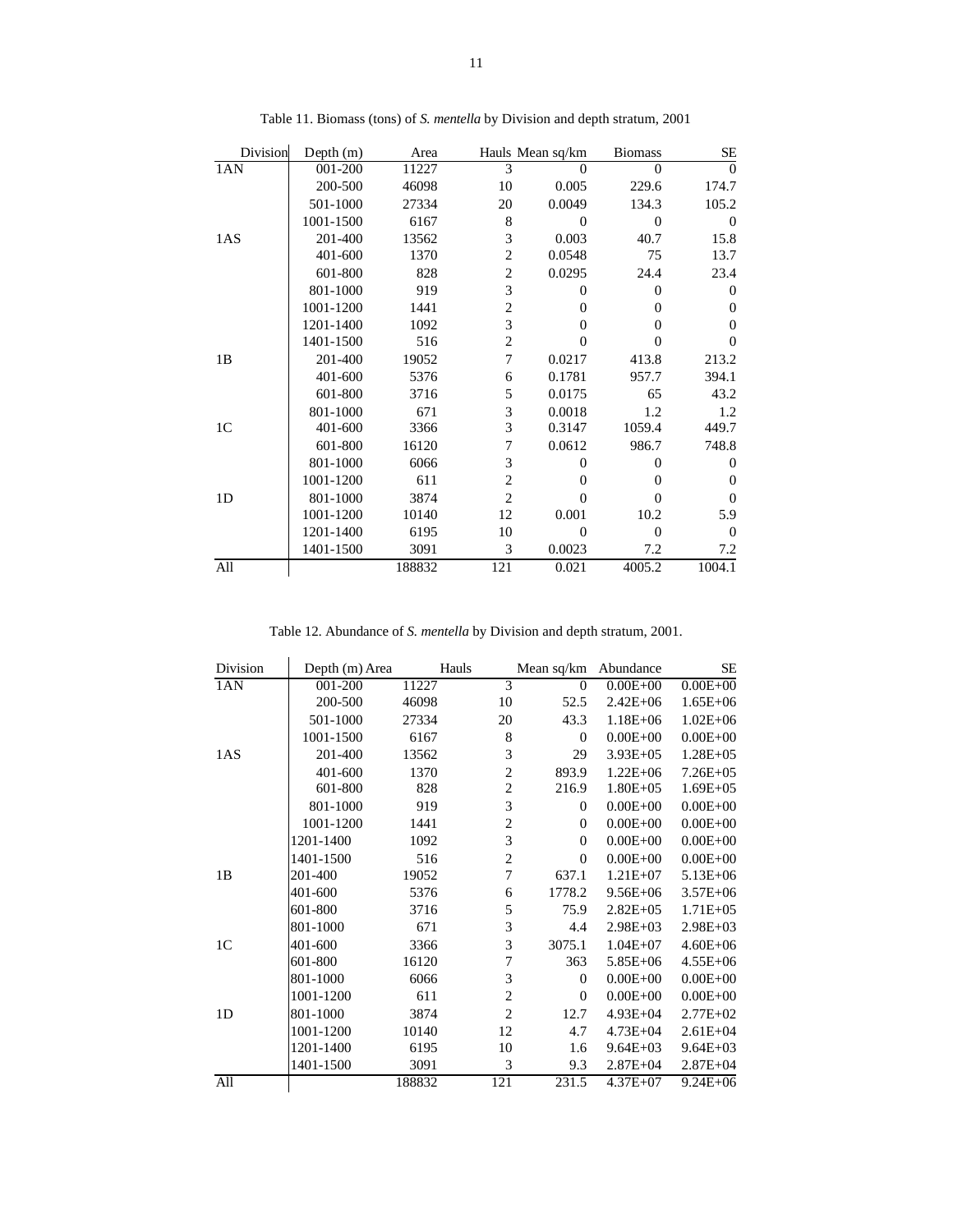| Div- |         |        |        |              |                                  |    | Depth        |     |    |          |           |   |
|------|---------|--------|--------|--------------|----------------------------------|----|--------------|-----|----|----------|-----------|---|
|      |         | l -201 |        |              | 501-1000<br>201-500<br>1001-1500 |    |              |     |    |          |           |   |
|      | $\circ$ | SE     | n      | $\circ$<br>◡ | <b>SE</b>                        | n  | $\circ$<br>◡ | SE  | n  | $\circ$  | <b>SE</b> | n |
| 1AN  | 0.7     | .38    | $\sim$ | ر            | .14                              | 10 | -<br>        | .10 | 20 | $_{0.3}$ | .08       | o |

| Div.          |               | Depth     |             |                |                |             |           |                   |             |             |                                  |   |                         |           |                     |                |                   |    |                                 |           |  |
|---------------|---------------|-----------|-------------|----------------|----------------|-------------|-----------|-------------------|-------------|-------------|----------------------------------|---|-------------------------|-----------|---------------------|----------------|-------------------|----|---------------------------------|-----------|--|
|               |               | 201-400   |             | $401 - 600$    | 601-800        |             |           | 801-1000          |             | 1001-1200   |                                  |   | 1201-1400               |           | 1401-1500           |                |                   |    |                                 |           |  |
|               | $\Omega$<br>◡ | <b>SE</b> | $\mathbf n$ | $\circ$        | <b>SE</b>      | $\mathbf n$ | $\circ$   | <b>SE</b>         | $\mathbf n$ | $\circ$     | <b>SE</b>                        | n | $\circ$                 | <b>SE</b> | n                   | $\circ$        | <b>SE</b>         | n  | $\circ$                         | <b>SE</b> |  |
| 1AS           | $\sim$<br>.   | 10<br>.   |             | $\sim$<br>ر. ر | 35<br>ن ر      | ∼           | $\sim$    | ن بي              | ∼           | 1.4         | 1 <sub>2</sub><br>$\cdot$ $\sim$ |   | 0.9                     | .10       |                     | 0.4            | $1^{\wedge}$<br>. |    | 0.1                             | .00       |  |
| 1B            | 4.2           | .24       |             | 3 Q<br>د د     | $\sim$<br>ر د. | O           | $\cdot$ . | .                 |             |             | .03                              |   |                         |           |                     |                |                   |    |                                 |           |  |
| $\sim$<br>1 U |               |           |             | 4.4            | .76            |             | 4.0       | $\sim$<br>$\cdot$ |             | 3.9         | $1^{\circ}$<br>.14               |   | 3.6                     | .00.      | ∼                   |                |                   |    |                                 |           |  |
| 1D            |               |           |             |                |                |             |           |                   |             | $\sim$<br>. | .05                              |   | $\sim$ $\sim$<br>$\sim$ | .03       | ຳ<br>$\overline{1}$ | $\sim$<br>-5.0 | .03               | 10 | $\sim$ $\epsilon$<br>35<br>ر. ر | .03       |  |



Fig 1. Distribution of catches of Greenland halibut in 2001 in kg  $\rm km^{\text{-}2}$ 

# Table 13. Mean temperature, S.E and number of observations by NAFO Division and depth stratum.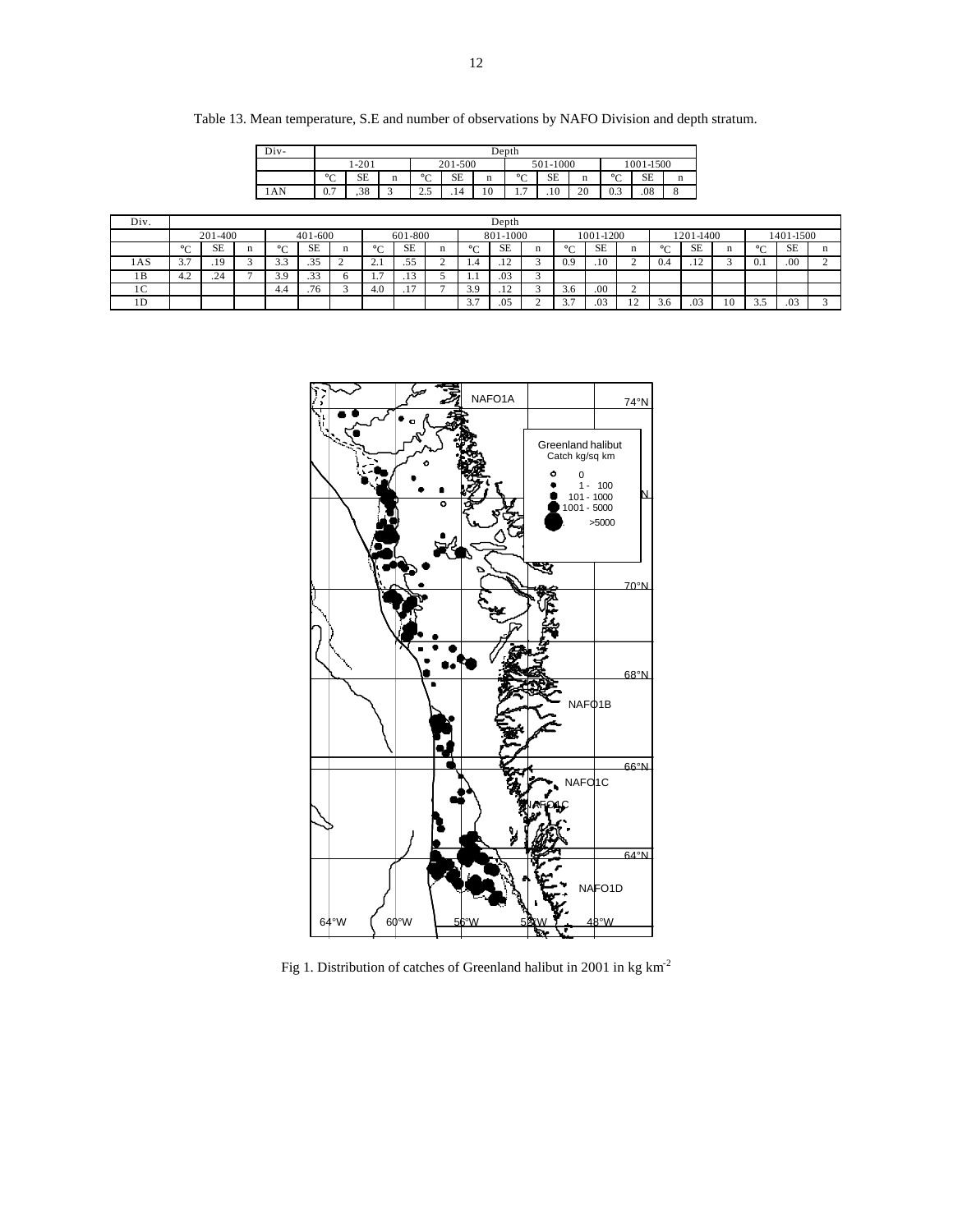

Fig. 1. cont. Distribution of catches of Greenland halibut during 1997-2000 in kg km<sup>2</sup>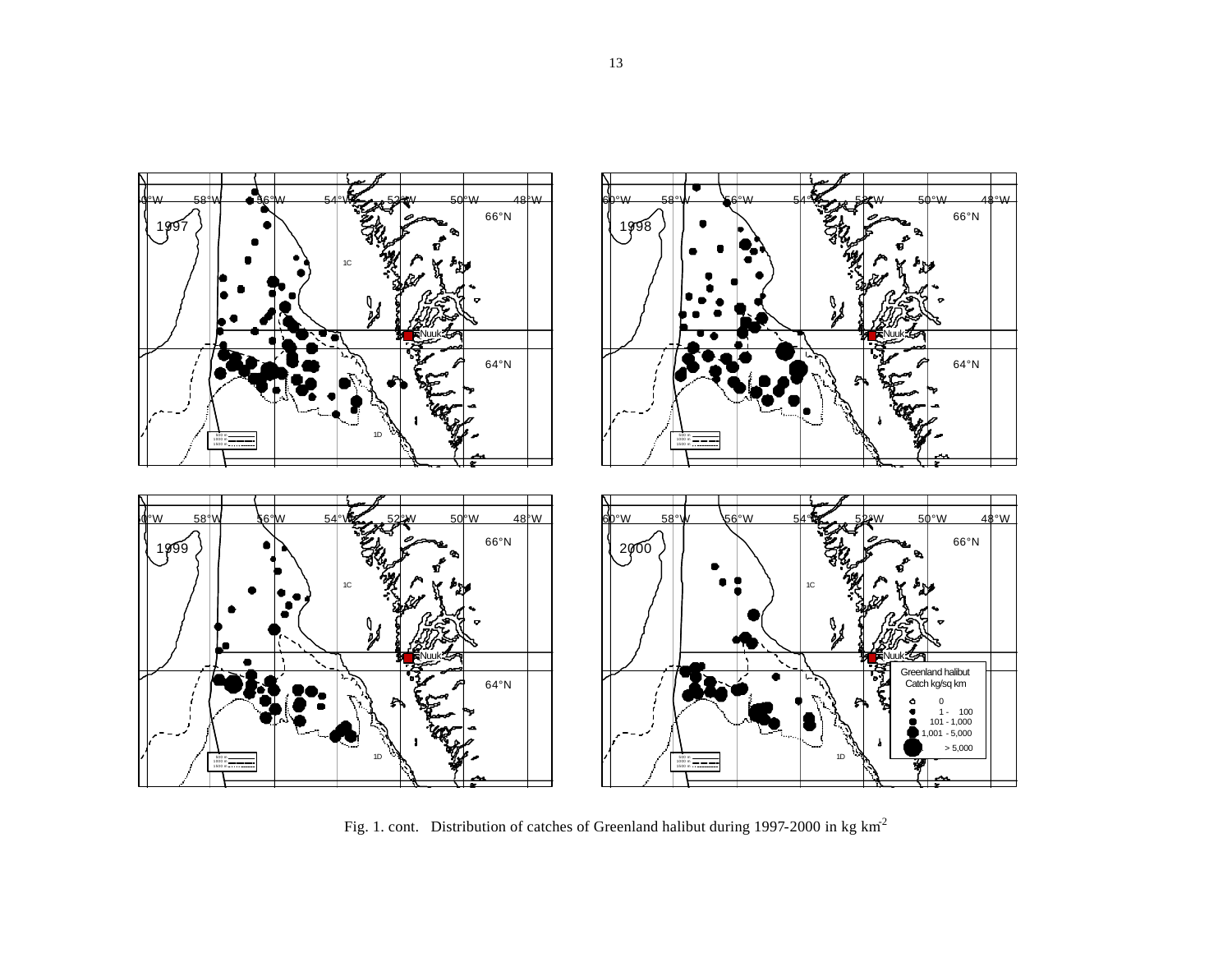

Fig. 2. Length distribution in numbers/ $km^2$  of Greenland halibut (3 cm groups) by NAFO Division and depth stratum. Note different scales on y-axis and that 1AS depth stratum 1 401-1 500 is placed in the bottom right panel.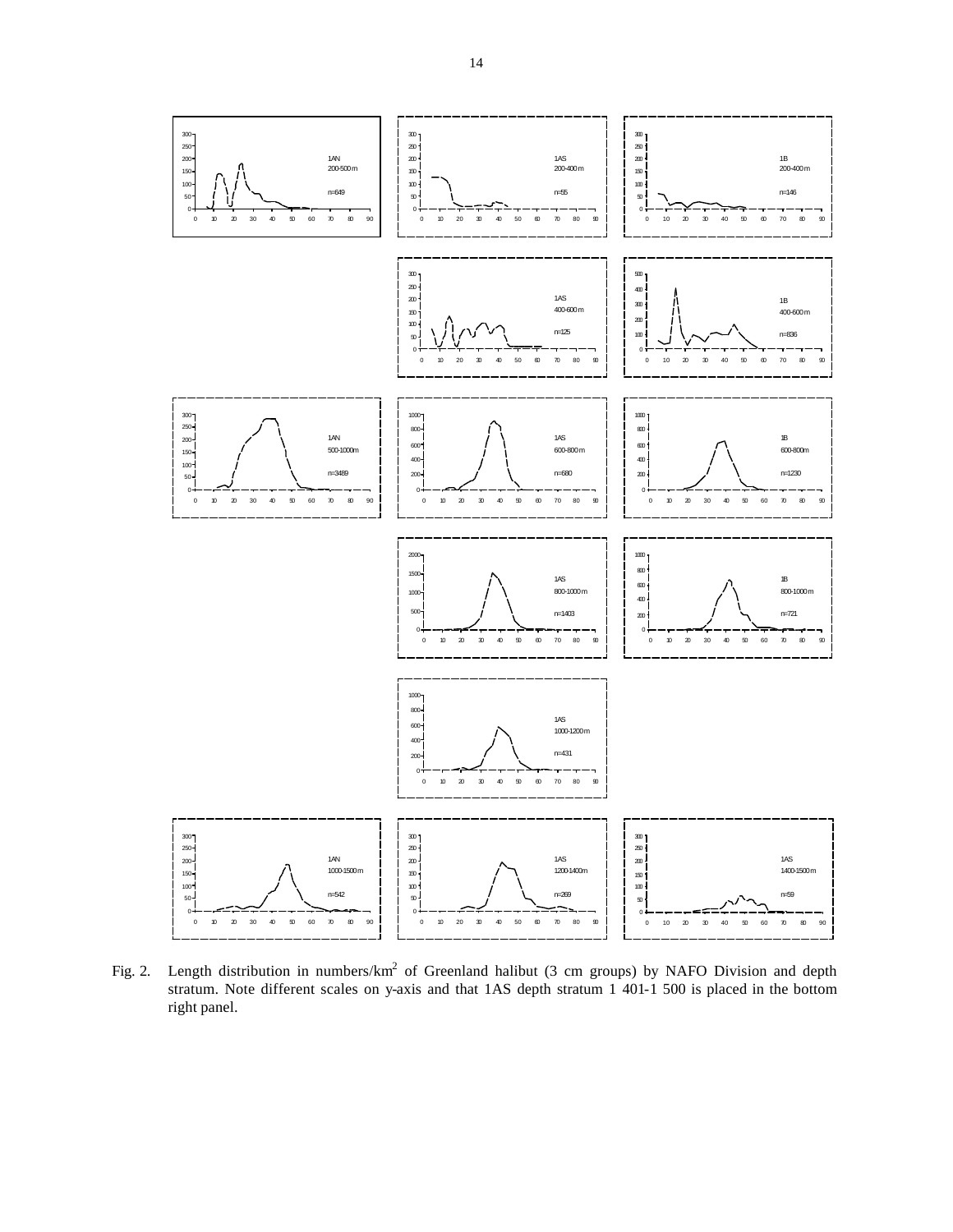

Fig. 2. cont. Length distribution in numbers/km<sup>2</sup> of Greenland halibut (3 cm groups) by year, NAFO Division and depth stratum. Note different scales on y-axis. 1999: Solid line. 2000: Dotted line 2001: Dashed line.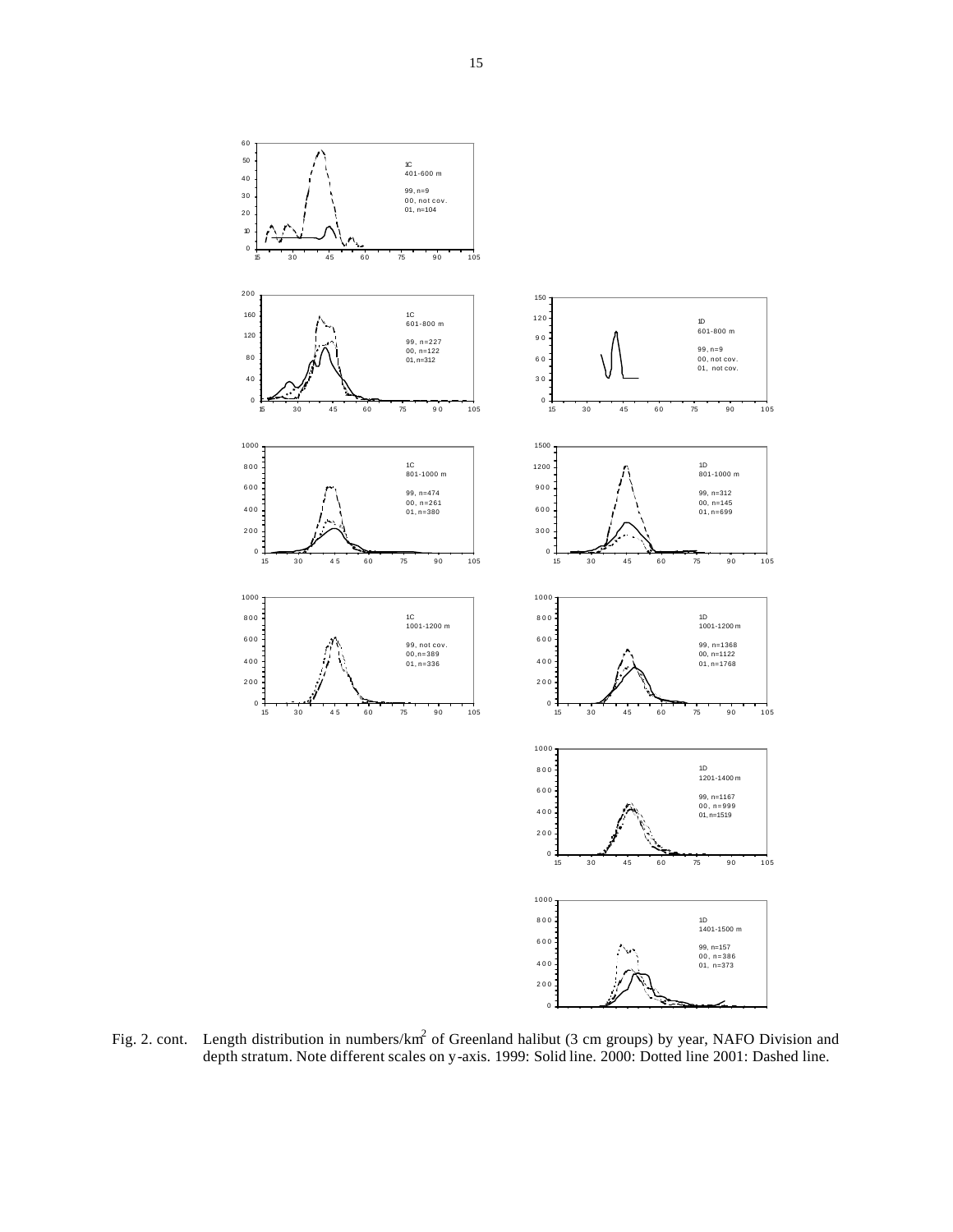

Fig. 3. Overall length distribution of Greenland halibut in numbers (weighted by stratum area) by year.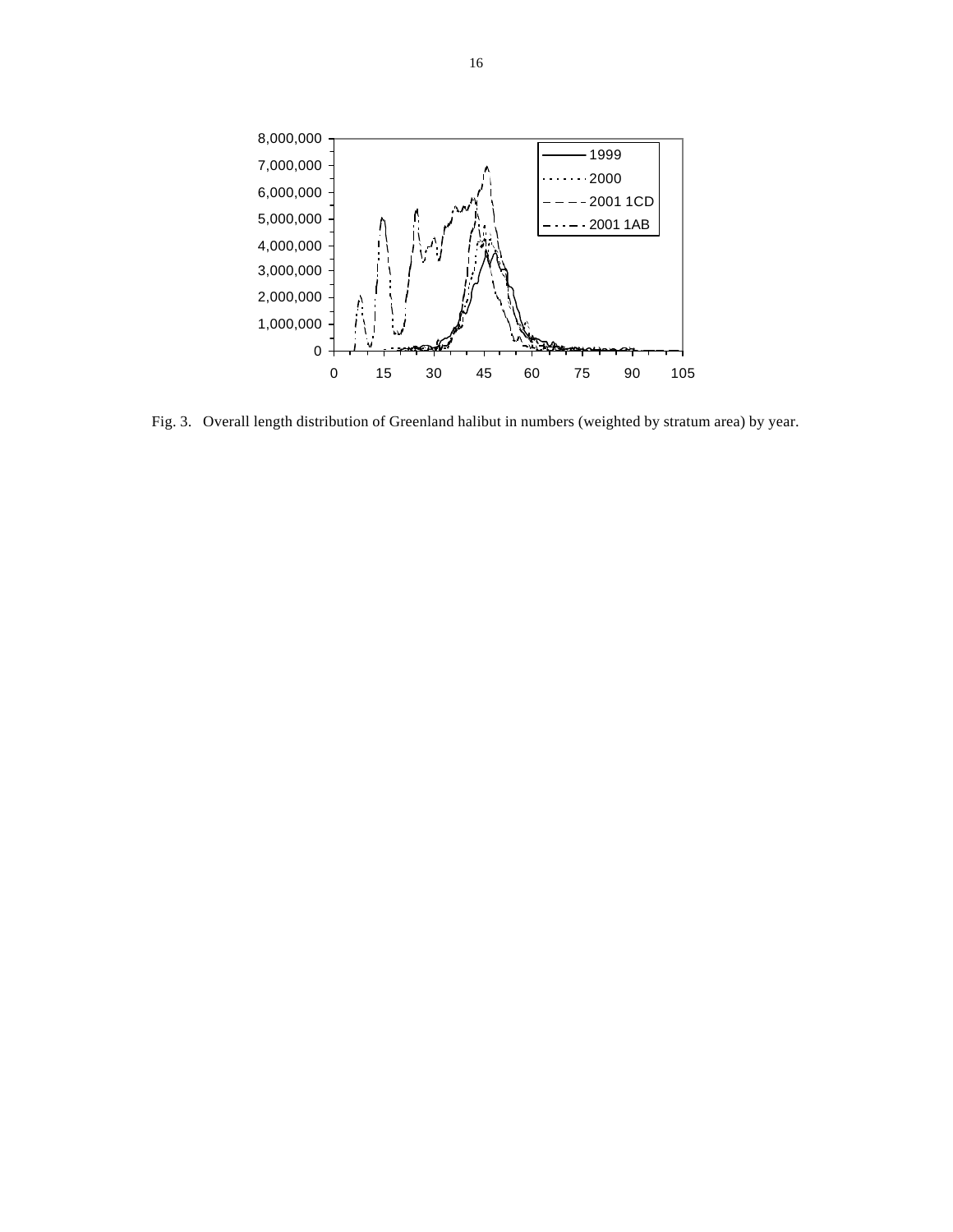

Fig. 4. Age distribution (number  $km^2$ ) by NAFO Division and depth stratum. Note different scales on y-axis and that 1AS depth stratum 1 401-1 500 is placed in the bottom right panel.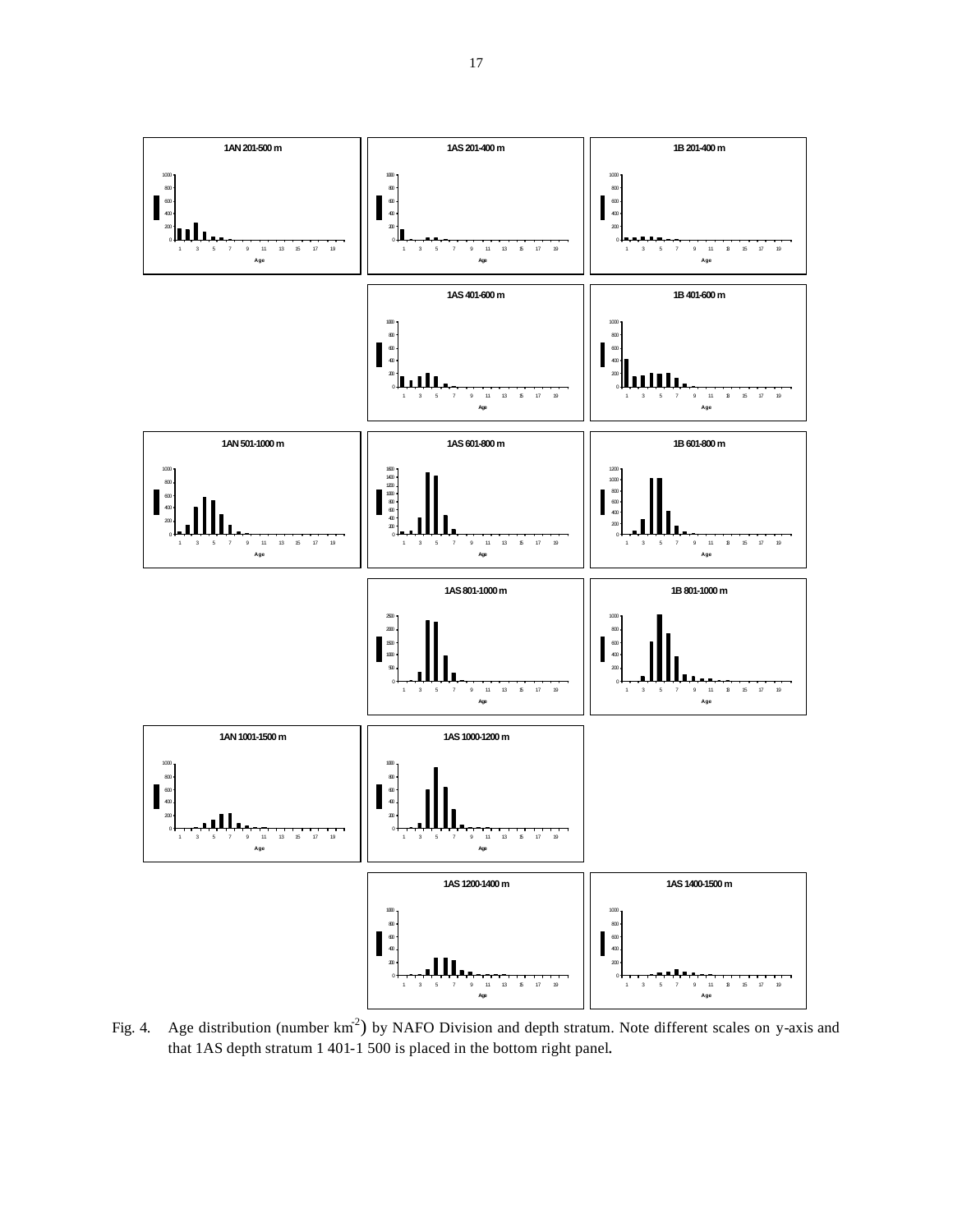

Fig 4. cont. Age distribution (number/km<sup>2</sup>) by NAFO Division and depth stratum.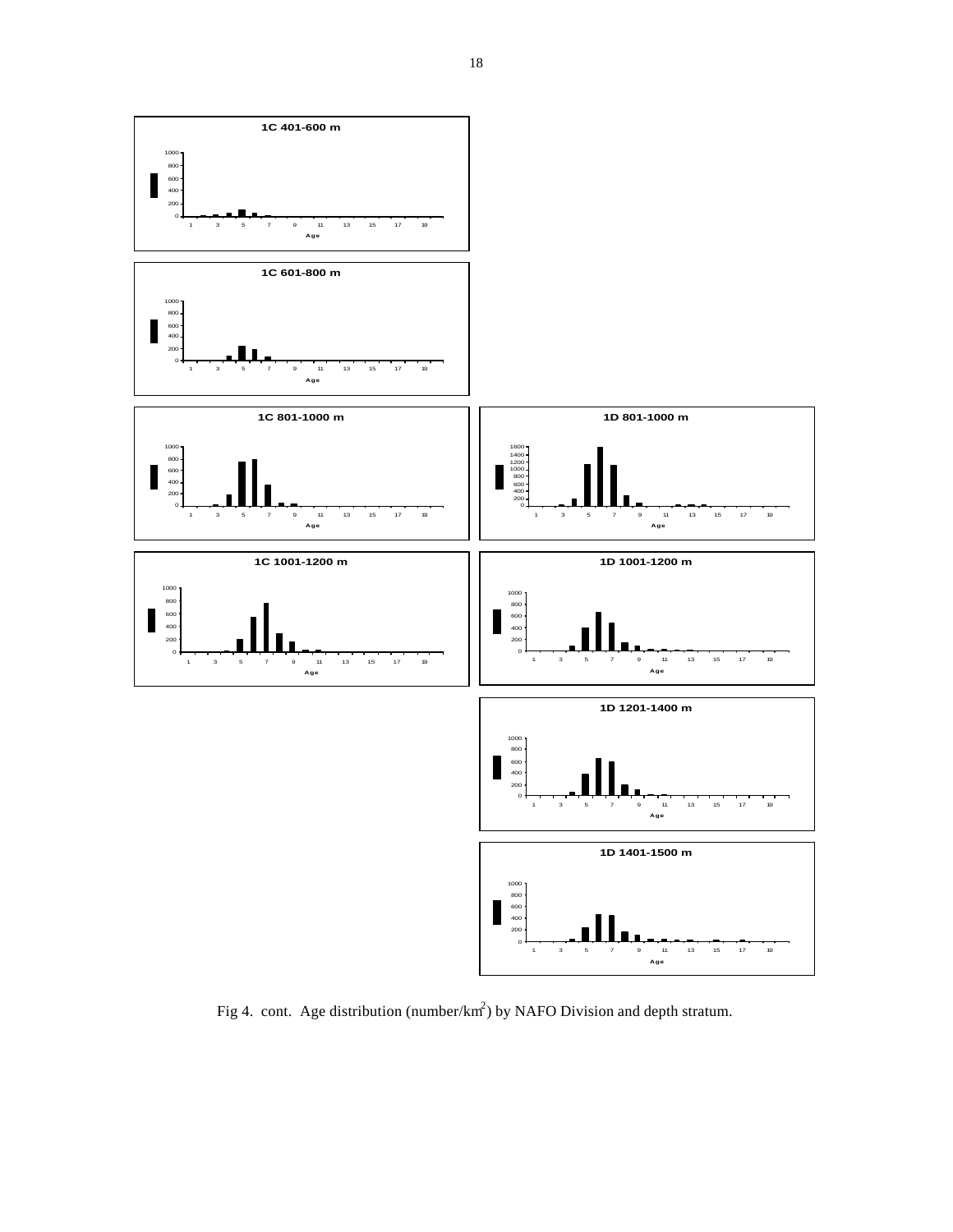

Fig. 5. Overall age distribution (weighted by stratum area) of Greenland halibut in NAFO Div. 1C-1D in 1999- 2001.



Fig. 6. Distribution of catches of roundnose grenadier in 2001 in kg  $\text{km}^2$ .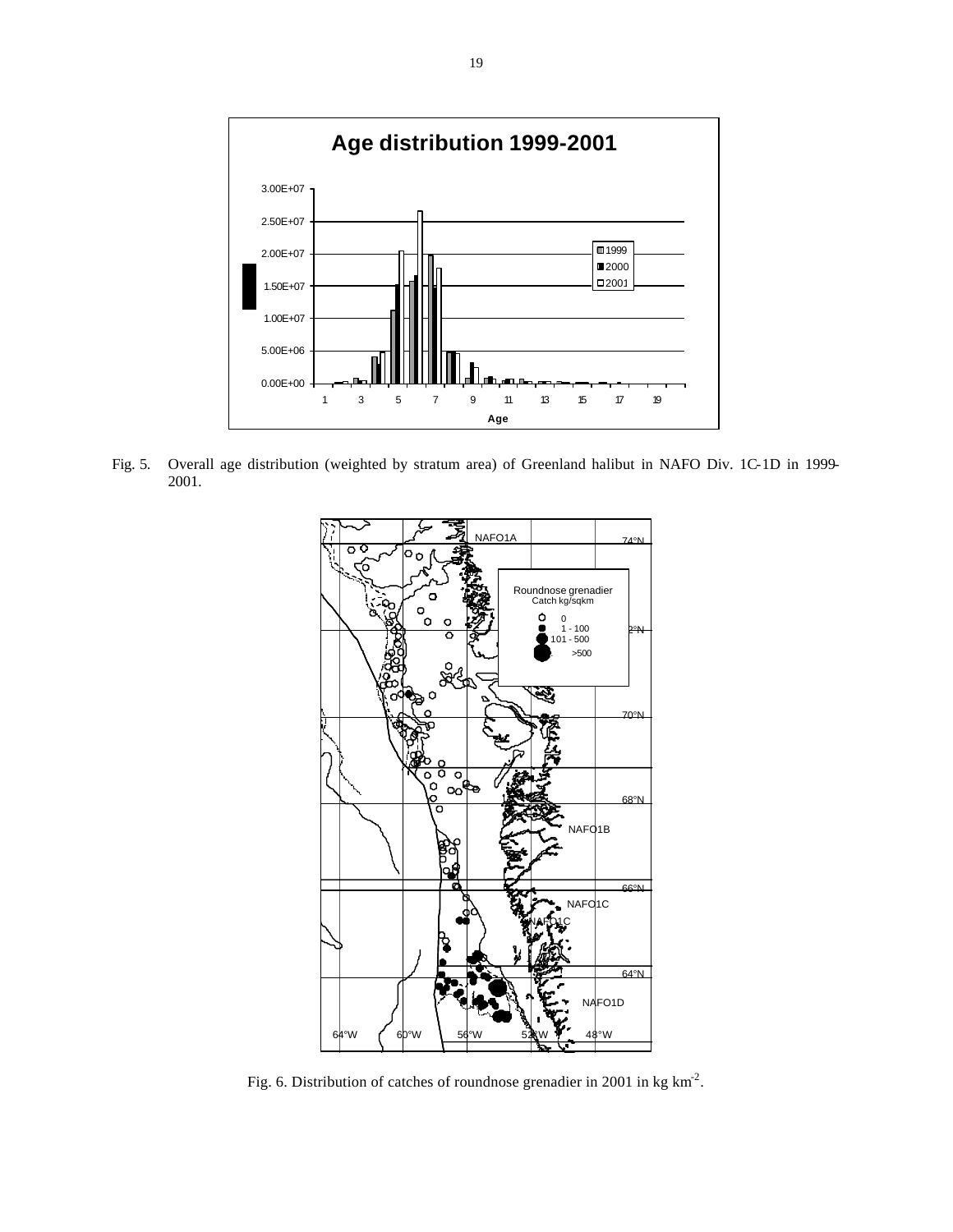

Fig. 6. cont. Distribution of catches of roundnose grenadier during 1997-2000.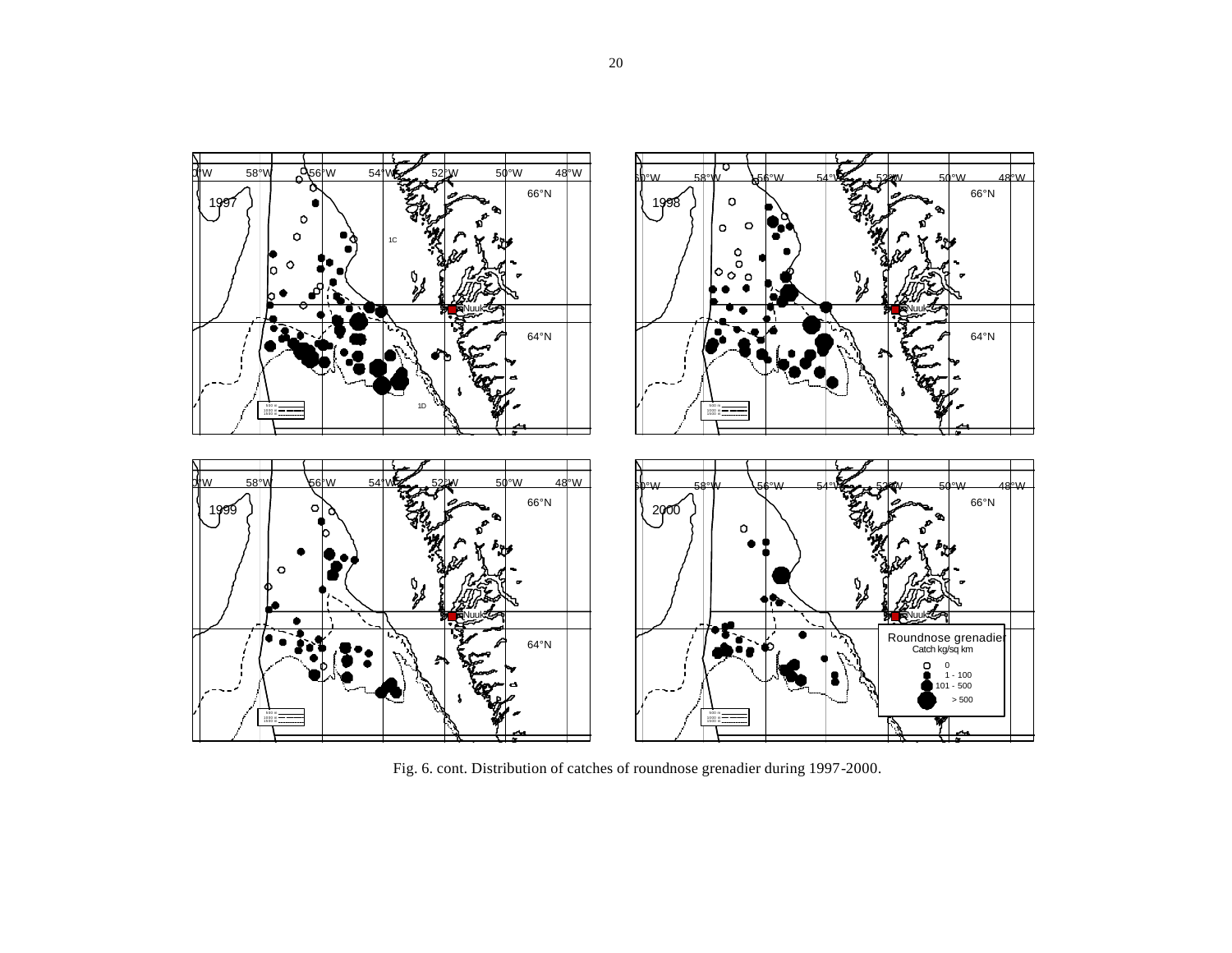

Fig. 7. Length distribution (pre anal fin length) of roundnose grenadier in numbers/km<sup>2</sup> by year and depth strata. Solid line: 1999. Dotted line: 2000. Dashed line: 2001.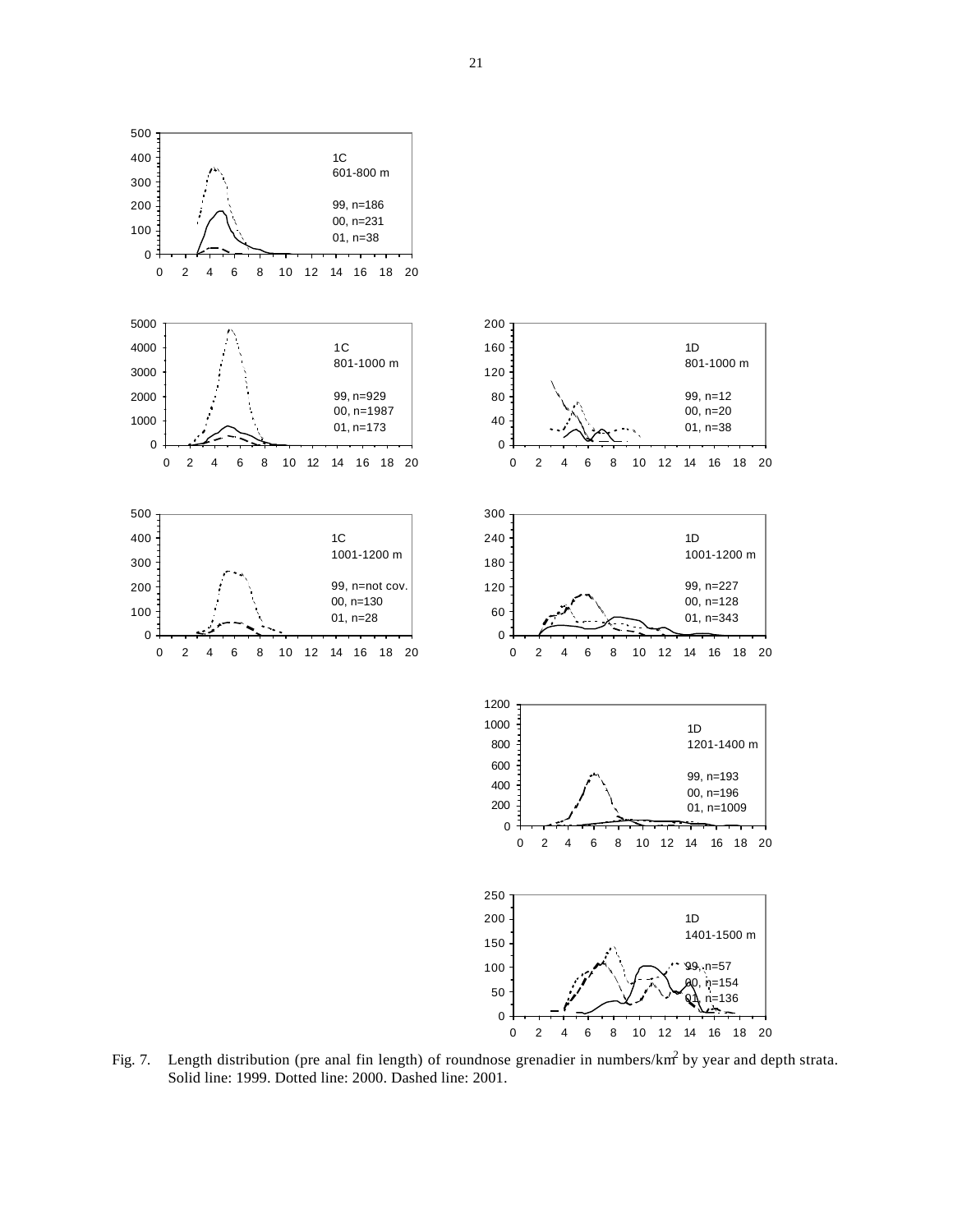

Fig. 8. Overall length distribution of roundnose grenadier (pre anal fin length) in numbers (weighted by stratum area) by year.



Fig. 9. Distribution of catches of roughhead grenadier in 2001 in kg km<sup>2</sup>.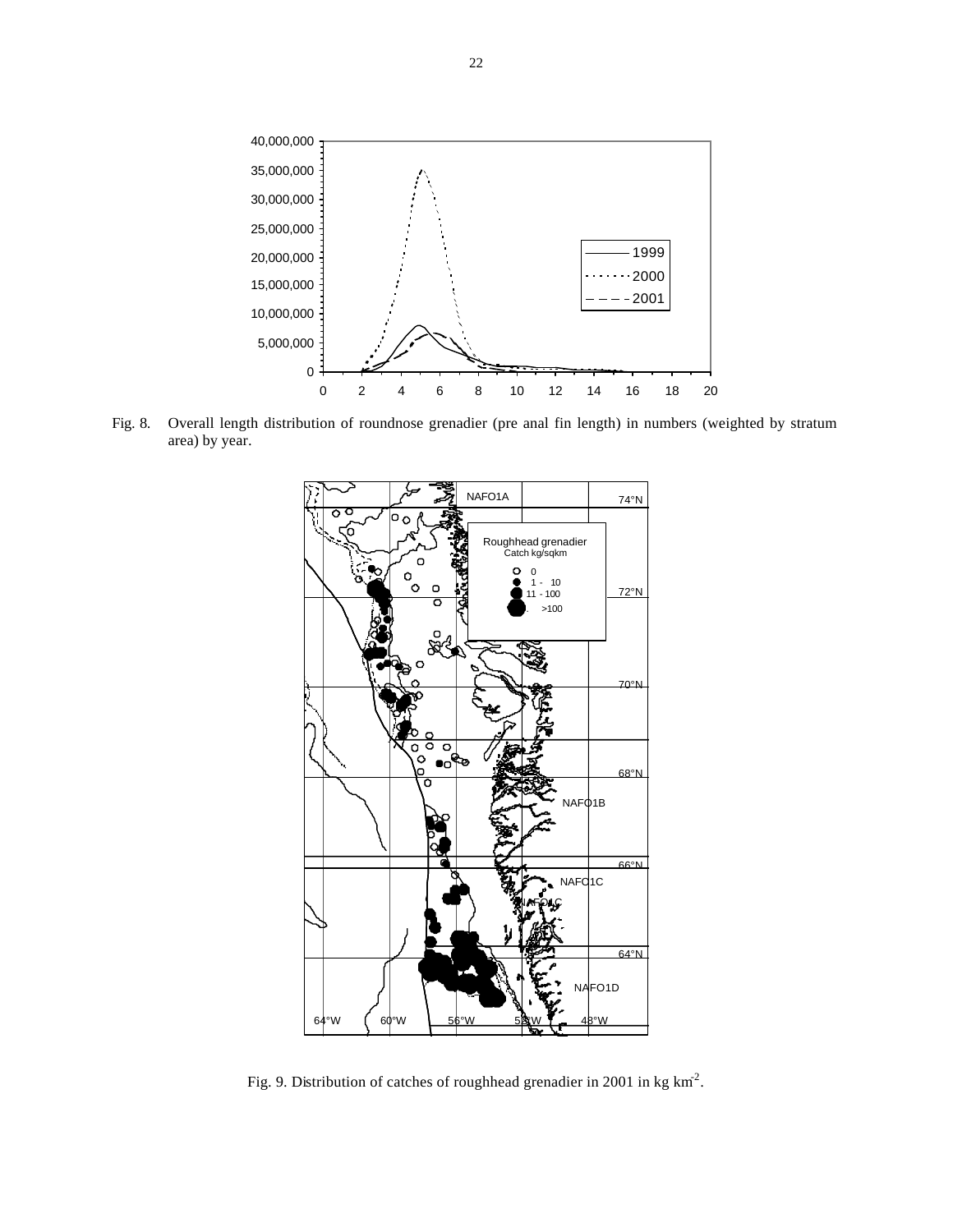

Fig. 9 cont.. Distribution of catches of roughhead grenadier during 1997-2000.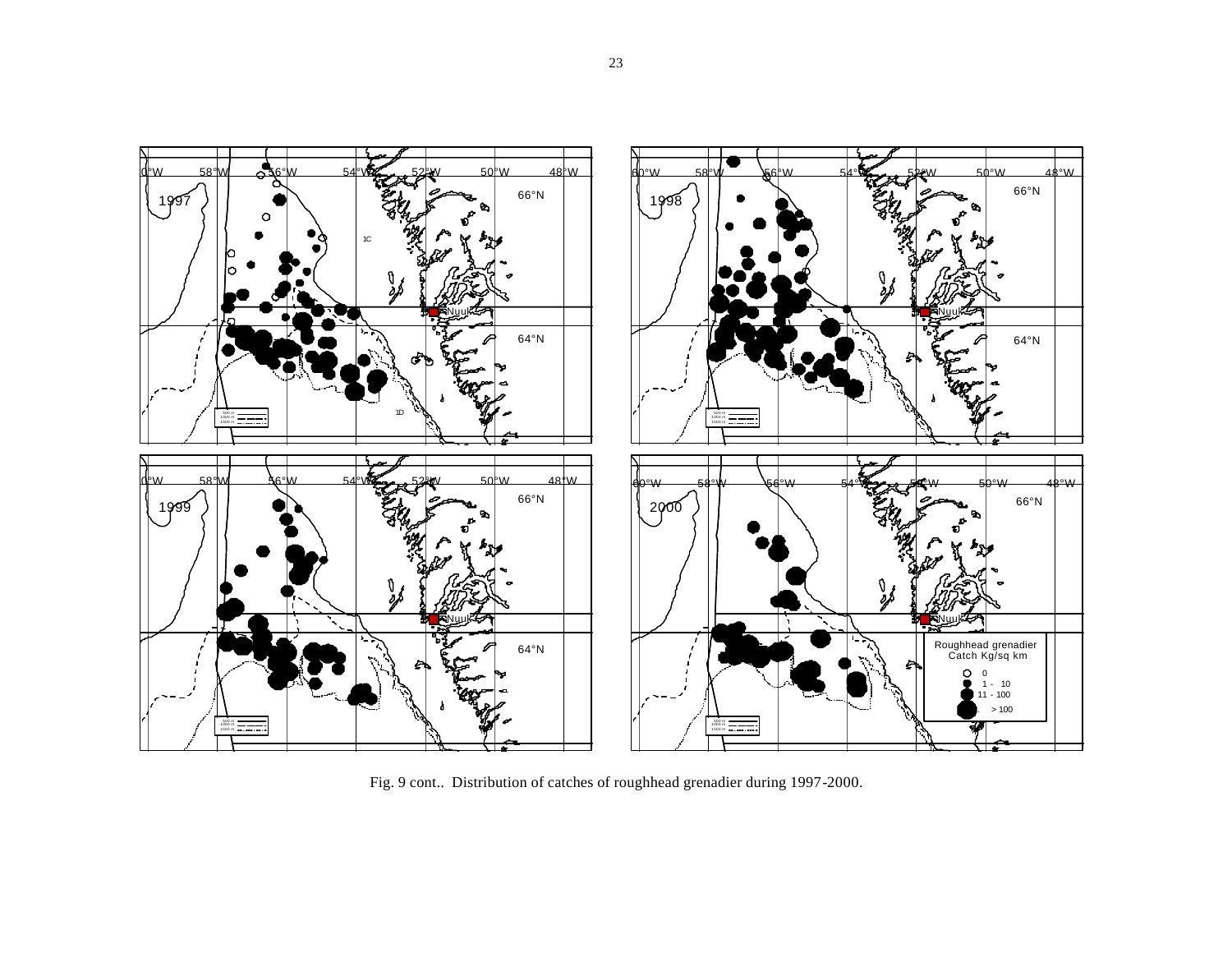

Fig. 10. Overall length distribution (pre anal fin length) of roughhead grenadier in numbers (weighted by stratum area) by year.



Fig. 11. Distribution of catches of *S. mentella* in 2001 in kg km<sup>2</sup>.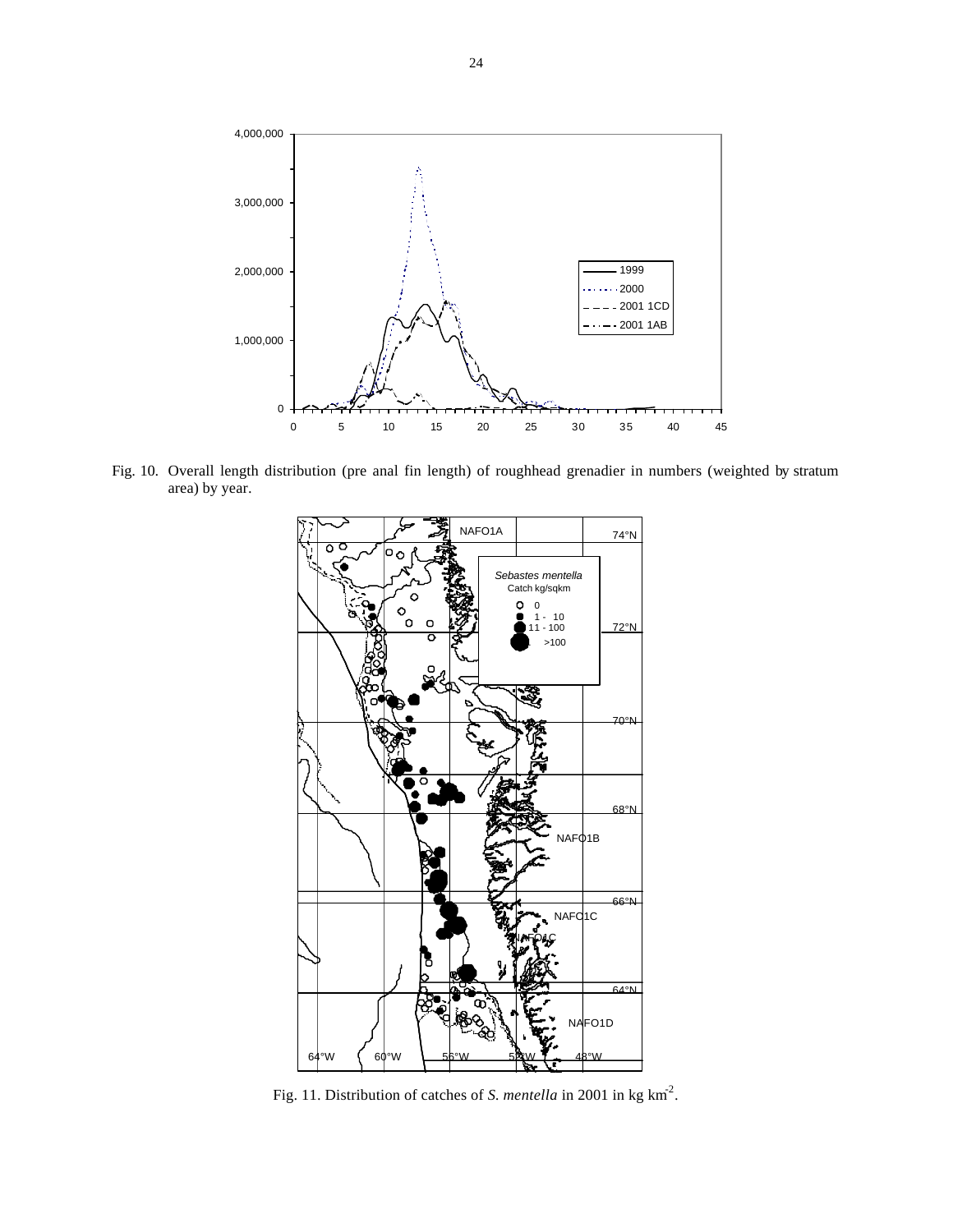

Fig. 11 cont. Distribution of catches of *Sebastes mentella* during 1997-2000.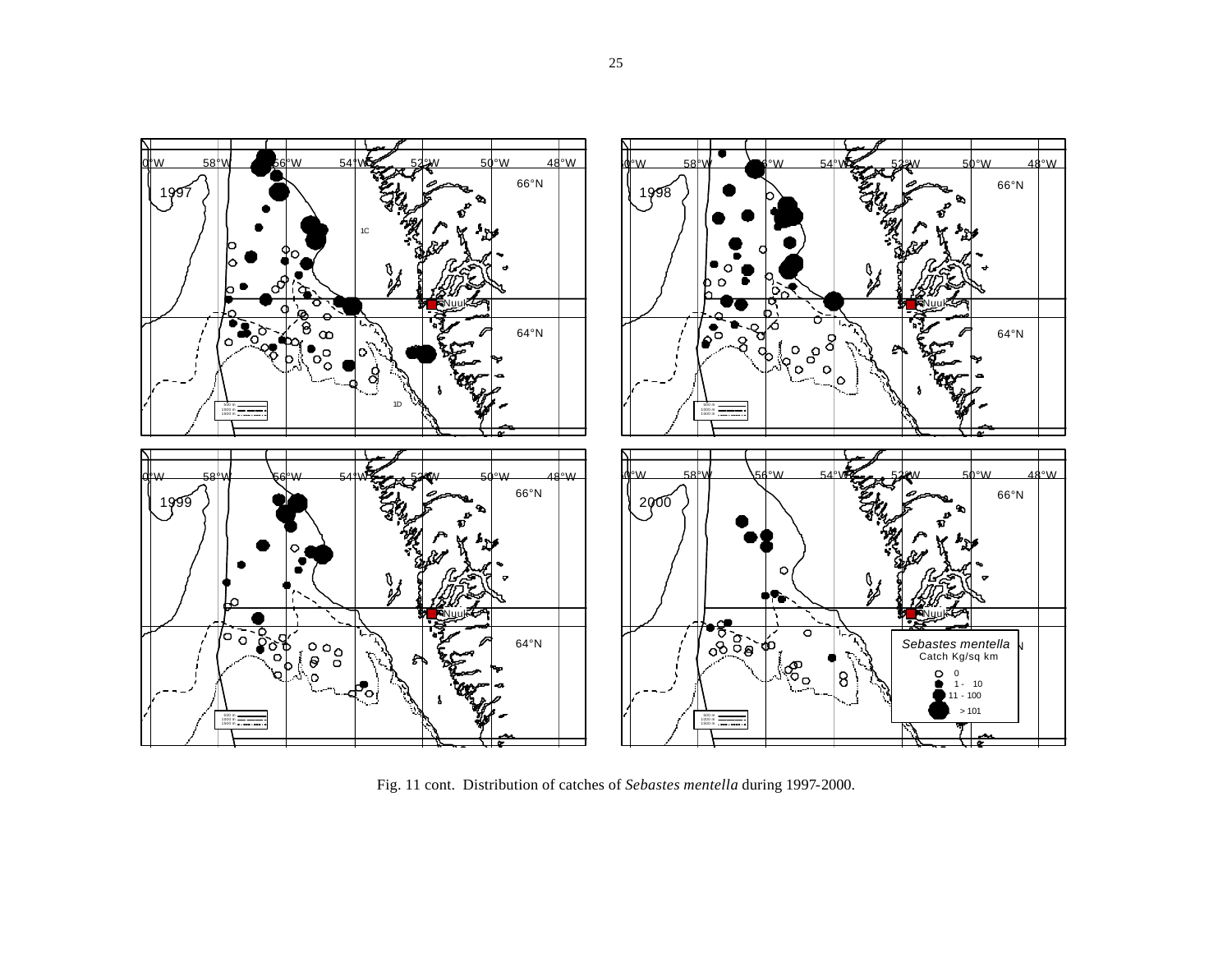

Fig. 12. Overall length distribution of *Sebastes mentella* in numbers (weighted by stratum area) by year.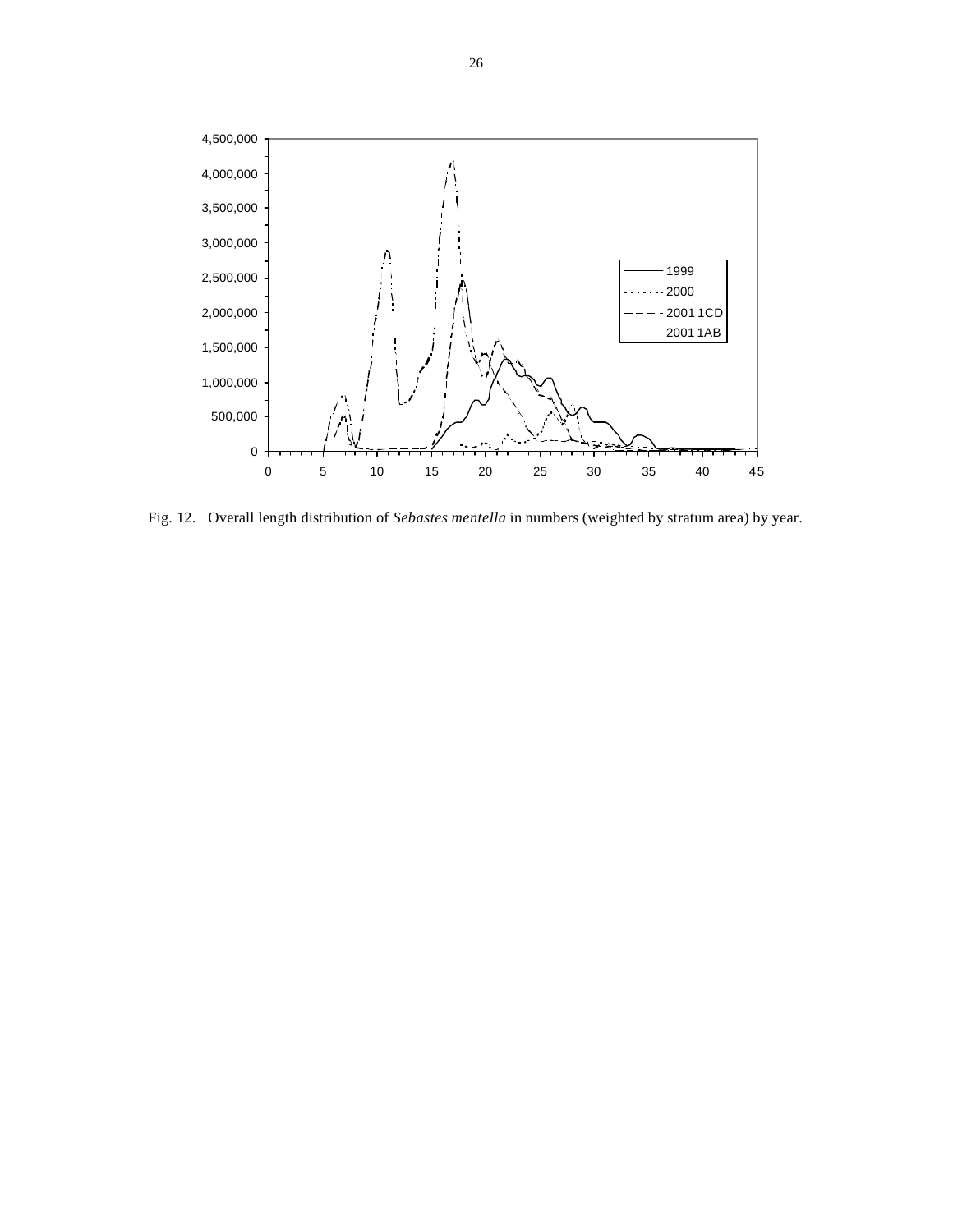Appendix 1. Catch weight and - numbers (not standardized to kg/km<sup>2</sup>) of Greenland halibut, roundnose and roughhead grenadier and *Sebastes mentella* by haul. Depth in m, swept area in km<sup>2</sup> and bottom temperature in °C. Note, 11 hauls with towing time <15 are not included in the estimations.

|                |                        |                         |        |                 |     |                |         | Grl. halibut |         |                                                         |     | Roundnose gre. Roughhead gre. |     | S. mentella |         |
|----------------|------------------------|-------------------------|--------|-----------------|-----|----------------|---------|--------------|---------|---------------------------------------------------------|-----|-------------------------------|-----|-------------|---------|
|                | St. No Month Day Depth |                         |        | S. AREA Div.    |     | Duration Temp. |         |              |         | Number Weight Number Weight Number Weight Number Weight |     |                               |     |             |         |
| 1              | 9                      | 29                      | 517.0  | 0.0926          | 1AN | 30             | 2.4     | 167.0        | 43.7    | 0.0                                                     | 0.0 | 0.0                           | 0.0 | 5.0         | 0.3     |
| 2              | 9                      | 29                      | 489.0  | 0.0878          | 1AN | 30             | 2.5     | 183.0        | 54.8    | 0.0                                                     | 0.0 | 0.0                           | 0.0 | 4.0         | $0.2\,$ |
| 3              | 9                      | 29                      | 602.0  | 0.0818          | 1AN | 30             | 2.2     | 792.4        | 200.3   | 0.0                                                     | 0.0 | 1.0                           | 0.1 | 0.0         | $0.0\,$ |
| 4              | 9                      | 29                      | 302.0  | 0.0383          | 1AN | 17             | 3.0     | 16.0         | 0.9     | 0.0                                                     | 0.0 | 0.0                           | 0.0 | 0.0         | 0.0     |
| 5              | 9                      | 29                      | 182.5  | 0.0727          | 1AN | 29             | 1.4     | 0.0          | 0.0     | 0.0                                                     | 0.0 | 0.0                           | 0.0 | 0.0         | 0.0     |
| 6              | 9                      | 30                      | 336.0  | 0.0578          | 1AN | 23             | 2.6     | 17.0         | 4.4     | 0.0                                                     | 0.0 | 0.0                           | 0.0 | 0.0         | 0.0     |
| $\overline{7}$ | 9                      | 30                      | 323.5  | 0.0733          | 1AN | 30             | 2.8     | 72.0         | 4.2     | 0.0                                                     | 0.0 | 0.0                           | 0.0 | 0.0         | 0.0     |
| 8              | 9                      | 30                      | 290.0  | 0.0892          | 1AN | 30             | 2.1     | 67.0         | 4.0     | 0.0                                                     | 0.0 | 0.0                           | 0.0 | 0.0         | 0.0     |
| 9              | 9                      | 30                      | 145.0  | 0.0514          | 1AN | 22             | 0.1     | 0.0          | 0.0     | 0.0                                                     | 0.0 | 0.0                           | 0.0 | 0.0         | 0.0     |
| 10             | 10                     | 1                       | 151.0  | 0.0749          | 1AN | 30             | 0.6     | 0.0          | 0.0     | 0.0                                                     | 0.0 | 0.0                           | 0.0 | 0.0         | 0.0     |
| 11             | 10                     | 1                       | 328.5  | 0.0367          | 1AN | 15             | 2.0     | 1.0          | 0.2     | 0.0                                                     | 0.0 | 0.0                           | 0.0 | 0.0         | 0.0     |
| 12             | 10                     | 1                       | 681.5  | 0.0918          | 1AN | 30             | 1.5     | 69.0         | 36.1    | 0.0                                                     | 0.0 | 0.0                           | 0.0 | 0.0         | 0.0     |
| 13             | 10                     | $\mathbf{1}$            | 716.5  | 0.0873          | 1AN | 30             | 1.4     | 53.0         | 33.7    | 0.0                                                     | 0.0 | 0.0                           | 0.0 | 0.0         | 0.0     |
| 14             | 10                     | $\overline{c}$          | 469.0  | 0.0495          | 1AN | 18             | 2.1     | 72.0         | 11.7    | 0.0                                                     | 0.0 | 0.0                           | 0.0 | 1.0         | 0.1     |
| 15             | 10                     | $\overline{c}$          | 401.5  | 0.0216          | 1AN | 10             | 2.1     | 3.0          | 0.3     | 0.0                                                     | 0.0 | 0.0                           | 0.0 | 0.0         | 0.0     |
| 16             | 10                     | $\boldsymbol{2}$        | 585.0  | 0.0088          | 1AN | 5              | 2.0     | 4.0          | 0.5     | 0.0                                                     | 0.0 | 0.0                           | 0.0 | 0.0         | 0.0     |
| 17             | 10                     | $\overline{\mathbf{c}}$ | 724.5  | 0.0761          | 1AN | 30             | 1.4     | 141.0        | 64.8    | 0.0                                                     | 0.0 | 1.0                           | 0.1 | 0.0         | 0.0     |
| 18             | 10                     | $\boldsymbol{2}$        | 673.0  | 0.0914          | 1AN | 30             | 1.7     | 137.0        | 71.3    | 0.0                                                     | 0.0 | 0.0                           | 0.0 | 1.0         | 0.3     |
| 19             | 10                     | 3                       | 587.0  | 0.0380          | 1AN | 19             | 2.4     | 25.0         | 12.1    | 0.0                                                     | 0.0 | 0.0                           | 0.0 | 1.0         | 0.3     |
| 20             | 10                     | 4                       | 1331.0 | 0.0830          | 1AN | 30             | 0.1     | 44.0         | 53.5    | 0.0                                                     | 0.0 | 0.0                           | 0.0 | 0.0         | 0.0     |
| 21             | 10                     | 4                       | 1279.0 | 0.0581          | 1AN | 24             | 0.6     | 80.0         | 74.6    | 0.0                                                     | 0.0 | 5.0                           | 7.4 | 0.0         | 0.0     |
| 22             | 10                     | 4                       | 904.0  | 0.0789          | 1AN | 30             | 1.3     | 234.0        | 142.9   | 0.0                                                     | 0.0 | 5.0                           | 1.9 | 0.0         | 0.0     |
| 23             | 10                     | 4                       | 1179.0 | 0.0841          | 1AN | 30             | 0.6     | 101.0        | 111.5   | 0.0                                                     | 0.0 | 2.0                           | 1.9 | 0.0         | 0.0     |
| 24             | 10                     | 4                       | 866.0  | 0.0709          | 1AN | 30             | 1.4     | 227.0        | 160.8   | 0.0                                                     | 0.0 | 8.0                           | 1.4 | 0.0         | 0.0     |
| 25             | 10                     | 4                       | 903.5  | 0.0763          | 1AN | 30             | 1.2     | 107.0        | 64.5    | 0.0                                                     | 0.0 | 5.0                           | 0.8 | 0.0         | 0.0     |
| 26             | 10                     | 4                       | 423.0. |                 | 1AN | 2              | 3.0     | 4.0          | 0.5     | 0.0                                                     | 0.0 | 1.0                           | 0.1 | 0.0         | 0.0     |
| 27             | 10                     | 4                       | 682.0  | 0.0837          | 1AN | 30             | 2.2     | 132.0        | 58.0    | 0.0                                                     | 0.0 | 2.0                           | 0.2 | 0.0         | $0.0\,$ |
| 28             | 10                     | 5                       | 1293.5 | 0.0813          | 1AN | 30             | 0.4     | 67.0         | 60.2    | 0.0                                                     | 0.0 | 0.0                           | 0.0 | 0.0         | 0.0     |
| 29             | 10                     | 5                       | 1456.0 | 0.0893          | 1AN | 30             | 0.0     | 57.0         | 43.4    | 0.0                                                     | 0.0 | 0.0                           | 0.0 | 0.0         | 0.0     |
| 30             | 10                     | 5                       | 950.5  | 0.0917          | 1AN | 30             | 1.1     | 299.0        | 205.3   | 0.0                                                     | 0.0 | 1.0                           | 0.1 | 0.0         | $0.0\,$ |
| 31             | 10                     | 5                       | 658.5  | 0.0822          | 1AN | 30             | 2.0     | 252.0        | 84.0    | 0.0                                                     | 0.0 | 0.0                           | 0.0 | 1.0         | 0.2     |
| 32             | 10                     | 5                       | 955.5  | 0.0833          | 1AN | 30             | 1.2     | 307.0        | 199.1   | 0.0                                                     | 0.0 | 7.0                           | 1.4 | 0.0         | 0.0     |
| 33             | 10                     | 5                       | 1379.5 | 0.0849          | 1AN | 30             | 0.2     | 95.0         | 98.9    | 0.0                                                     | 0.0 | 0.0                           | 0.0 | 0.0         | 0.0     |
| 34             | 10                     | 5                       | 1369.0 | 0.0785          | 1AN | 30             | 0.1     | 59.0         | 58.6    | 0.0                                                     | 0.0 | 0.0                           | 0.0 | 0.0         | 0.0     |
| 35             | 10                     | 6                       | 1277.5 | 0.0677          | 1AN | 26             | 0.4     | 39.0         | 52.2    | 0.0                                                     | 0.0 | 1.0                           | 1.5 | 0.0         | 0.0     |
| 36             | 10                     | 6                       | 875.5  | 0.0553          | 1AN | 18             | 1.3     | 67.0         | 42.5    | 0.0                                                     | 0.0 | 10.0                          | 1.2 | 0.0         | 0.0     |
| 37             | 10                     | 6                       |        | 742.5   0.0925  | 1AN | 30             | 1.5     | 187.0        | 102.3   | 0.0                                                     | 0.0 | 11.0                          | 1.4 | 0.0         | 0.0     |
| 38             | 10                     | 6                       |        | 387.0 0.0177    | 1AN | 6              | 3.0     | 1.0          | 0.0     | 0.0                                                     | 0.0 | 0.0                           | 0.0 | 0.0         | 0.0     |
| 39             | 10                     | 6                       | 484.0. |                 | 1AN | $\sqrt{2}$     | 2.6     | $8.0\,$      | $0.7\,$ | 0.0                                                     | 0.0 | 0.0                           | 0.0 | 0.0         | $0.0\,$ |
| 40             | 10                     | 6                       |        | 487.0 0.0831    | 1AN | 29             | $3.0\,$ | 214.0        | 35.2    | 0.0                                                     | 0.0 | 0.0                           | 0.0 | 30.0        | 3.2     |
| 41             | 10                     | 6                       | 338.0  | 0.0714          | 1AN | 30             | 3.3     | 2.0          | 0.2     | 0.0                                                     | 0.0 | 0.0                           | 0.0 | 7.0         | 0.5     |
| 42             | 10                     | 7                       | 418.0  | 0.0315          | 1AN | 21             | 2.3     | $5.0\,$      | $1.3$   | $0.0\,$                                                 | 0.0 | 0.0                           | 0.0 | 0.0         | $0.0\,$ |
| 43             | 10                     | 7                       | 577.0  | 0.0774          | 1AN | 30             | 2.2     | 48.0         | 21.7    | 0.0                                                     | 0.0 | 6.0                           | 0.2 | 58.0        | 6.0     |
| 44             | 10                     | 7                       | 674.0  | 0.0954          | 1AN | 30             | 1.9     | 41.0         | 21.8    | 2.0                                                     | 0.1 | 0.0                           | 0.0 | 0.0         | 0.0     |
| 45             | 10                     | $\overline{7}$          |        | 671.5 0.0767    | 1AN | 30             | 1.9     | 98.0         | 52.3    | 0.0                                                     | 0.0 | 4.0                           | 0.7 | 1.0         | 0.3     |
| 46             | 10                     | 7                       | 681.5  | 0.0759          | 1AN | 30             | 1.8     | 106.0        | 41.2    | 0.0                                                     | 0.0 | 5.0                           | 0.4 | 0.0         | 0.0     |
| 47             | 10                     | 7                       |        | 935.0 0.0830    | 1AS | 30             | 1.2     | 490.2        | 288.0   | 0.0                                                     | 0.0 | 12.0                          | 2.2 | 0.0         | 0.0     |
| 48             | 10                     | 8                       |        | 1249.0 0.0822   | 1AS | 30             | 0.6     | 140.0        | 120.6   | 0.0                                                     | 0.0 | 0.0                           | 0.0 | 0.0         | 0.0     |
| 49             | 10                     |                         |        | 8 1034.0 0.0794 | 1AS | 30             | 1.0     | 303.0        | 202.1   | 0.0                                                     | 0.0 | 7.0                           | 1.2 | 0.0         | 0.0     |
| 50             | 10                     |                         |        | 8 1422.0 0.0893 | 1AS | 30             | 0.1     | 44.0         | 50.6    | 0.0                                                     | 0.0 | 0.0                           | 0.0 | 0.0         | 0.0     |
| 51             | 10                     |                         |        | 8 1061.0 0.0817 | 1AS | 30             | 0.8     | 128.0        | 106.1   | 1.0                                                     | 0.0 | 3.0                           | 1.8 | 0.0         | $0.0\,$ |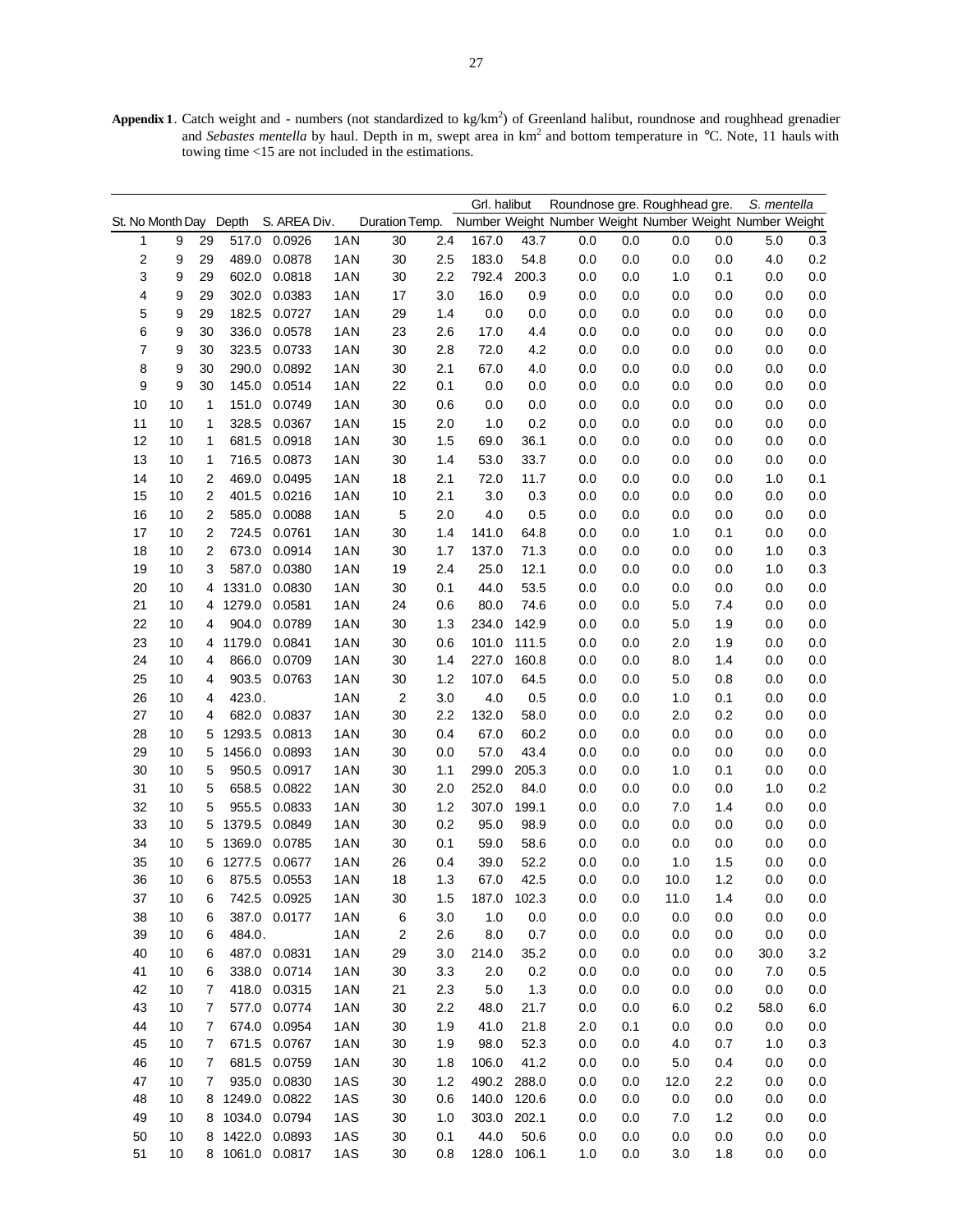| 52 | 10 | 8              | 709.5           | 0.0814       | 1AS            | 30 | 1.5 | 479.0 | 245.9       | 0.0  | 0.0 | 11.0 | 1.3  | 1.0     | 0.1     |
|----|----|----------------|-----------------|--------------|----------------|----|-----|-------|-------------|------|-----|------|------|---------|---------|
| 53 | 10 | 8              | 330.0           | 0.0380       | 1AS            | 18 | 3.3 | 31.0  | 2.7         | 0.0  | 0.0 | 0.0  | 0.0  | 1.0     | 0.2     |
| 54 | 10 | 9              | 1222.0          | 0.0938       | 1AS            | 30 | 0.5 | 69.9  | 70.5        | 0.0  | 0.0 | 0.0  | 0.0  | 0.0     | 0.0     |
| 55 | 10 | 9              | 1450.0          | 0.0821       | 1AS            | 30 | 0.1 | 15.0  | 19.0        | 0.0  | 0.0 | 0.0  | 0.0  | 0.0     | 0.0     |
| 56 | 10 | 9              | 1298.0          | 0.0782       | 1AS            | 30 | 0.2 | 59.0  | 67.1        | 0.0  | 0.0 | 0.0  | 0.0  | 0.0     | 0.0     |
| 57 | 10 | 9              | 914.5           | 0.0636       | 1AS            | 23 | 1.5 | 551.0 | 306.5       | 0.0  | 0.0 | 15.0 | 3.2  | 0.0     | 0.0     |
| 58 | 10 | 9              | 625.5           | 0.0902       | 1AS            | 30 | 2.6 | 201.0 | 76.9        | 0.0  | 0.0 | 4.0  | 0.3  | 38.0    | 5.2     |
| 59 | 10 | 9              | 827.0           | 0.0771       | 1AS            | 30 | 1.6 | 362.0 | 183.5       | 0.0  | 0.0 | 3.0  | 0.7  | 0.0     | 0.0     |
| 60 | 10 | 9              | 591.0           | 0.0715       | 1AS            | 30 | 2.9 | 92.0  | 36.7        | 0.0  | 0.0 | 0.0  | 0.0  | 26.0    | 3.2     |
| 61 | 10 | 9              | 422.5           | 0.0541       | 1AS            | 22 | 3.6 | 33.0  | 2.6         | 0.0  | 0.0 | 0.0  | 0.0  | 77.0    | 3.5     |
| 62 | 10 | 10             | 327.0           | 0.0707       | 1AS            | 30 | 3.8 | 11.0  | 0.8         | 0.0  | 0.0 | 0.0  | 0.0  | 1.0     | 0.1     |
| 63 | 10 | 10             | 301.5           | 0.0430       | 1AS            | 16 | 3.9 | 13.0  | 1.0         | 0.0  | 0.0 | 0.0  | 0.0  | 2.0     | 0.1     |
| 64 | 10 | 10             | 323.0           | 0.0334       | 1B             | 15 | 3.9 | 13.0  | $1.1$       | 0.0  | 0.0 | 0.0  | 0.0  | 0.0     | 0.0     |
|    |    |                |                 |              |                |    |     |       |             |      |     |      |      |         |         |
| 65 | 10 | 10             | 344.0           | 0.0726       | 1B             | 30 | 4.2 | 31.0  | 12.8        | 0.0  | 0.0 | 0.0  | 0.0  | 1.0     | 0.1     |
| 66 | 10 | 10             | 490.5           | 0.0841       | 1B             | 30 | 4.5 | 212.0 | 80.4        | 0.0  | 0.0 | 0.0  | 0.0  | 130.0   | 8.5     |
| 67 | 10 | 10             | 530.0           | 0.0794       | 1Β             | 30 | 4.4 | 225.0 | 102.4       | 0.0  | 0.0 | 0.0  | 0.0  | 47.0    | 4.3     |
| 68 | 10 | 10             | 363.5           | 0.0726       | 1Β             | 30 | 3.5 | 11.0  | 3.4         | 0.0  | 0.0 | 0.0  | 0.0  | 124.0   | 6.1     |
| 1  | 11 | $\overline{c}$ | 293.0           | 0.0739       | 1B             | 30 | 5.4 | 37.0  | 2.3         | 0.0  | 0.0 | 0.0  | 0.0  | 114.0   | 1.7     |
| 2  | 11 | 3              | 422.5           | 0.0790       | 1B             | 30 | 4.4 | 83.0  | 34.2        | 0.0  | 0.0 | 1.0  | 0.1  | 52.0    | 5.5     |
| 3  | 11 | 3              | 317.5           | 0.0770       | 1Β             | 30 | 3.8 | 6.0   | 0.1         | 0.0  | 0.0 | 0.0  | 0.0  | 44.0    | 2.2     |
| 4  | 11 | 3              | 331.0           | 0.0886       | 1B             | 30 | 3.8 | 29.0  | 6.2         | 0.0  | 0.0 | 0.0  | 0.0  | 11.0    | 0.3     |
| 5  | 11 | 3              | 411.5           | 0.0837       | 1Β             | 30 | 4.3 | 238.0 | 52.6        | 0.0  | 0.0 | 0.0  | 0.0  | 43.0    | 2.8     |
| 6  | 11 | 3              | 298.5           | 0.0601       | 1B             | 25 | 4.6 | 19.0  | 4.4         | 0.0  | 0.0 | 0.0  | 0.0  | 30.0    | 0.7     |
| 7  | 11 | 3              | 274.5           | 0.0190       | 1B             | 10 | 2.4 | 8.0   | 1.4         | 0.0  | 0.0 | 0.0  | 0.0  | 16.0    | 0.2     |
| 8  | 11 | 3              | 669.5           | 0.0204       | 1Β             | 10 | 1.0 | 82.0  | 44.6        | 0.0  | 0.0 | 0.0  | 0.0  | 3.0     | 0.2     |
| 9  | 11 | 3              | 851.0           | 0.0750       | 1Β             | 30 | 1.0 | 177.0 | 112.1       | 0.0  | 0.0 | 3.0  | 0.7  | 1.0     | 0.4     |
| 10 | 11 | 4              | 860.5           | 0.0778       | 1B             | 30 | 1.1 | 321.0 | 283.0       | 0.0  | 0.0 | 2.0  | 0.3  | 0.0     | 0.0     |
| 11 | 11 | 4              | 759.5           | 0.0763       | 1Β             | 30 | 1.8 | 397.0 | 212.3       | 0.0  | 0.0 | 0.0  | 0.0  | 0.0     | 0.0     |
| 12 | 11 | 4              | 822.0           | 0.0814       | 1B             | 30 | 1.1 | 223.0 | 168.2       | 0.0  | 0.0 | 4.0  | 0.4  | 0.0     | 0.0     |
| 13 | 11 | 4              | 686.5           | 0.0756       | 1B             | 26 | 1.4 | 130.0 | 61.8        | 0.0  | 0.0 | 1.0  | 0.0  | 0.0     | 0.0     |
| 14 | 11 | 4              | 673.0           | 0.0845       | 1Β             | 30 | 1.7 | 484.0 | 243.7       | 0.0  | 0.0 | 4.0  | 1.1  | 12.0    | 5.0     |
| 15 | 11 | 4              | 647.5           | 0.0787       | 1Β             | 30 | 1.4 | 99.0  | 65.1        | 0.0  | 0.0 | 0.0  | 0.0  | 1.0     | 0.1     |
| 16 | 11 | 4              | 551.5           | 0.0897       | 1B             | 30 | 2.5 | 48.0  | 32.3        | 0.0  | 0.0 | 6.0  | 3.3  | 412.4   | 40.4    |
| 17 | 11 | 5              | 584.5           | 0.0774       | 1B             | 30 | 3.4 | 31.0  | 20.2        | 0.0  | 0.0 | 3.0  | 2.5  | 214.0   | 27.9    |
| 18 | 11 | 5              | 659.5           | 0.0889       | 1B             | 30 | 2.1 | 120.0 | 79.2        | 7.0  | 0.5 | 0.0  | 0.0  | 20.0    | 2.4     |
| 19 | 11 | 5              | 597.0           | 0.1497       | 1C             | 56 | 3.0 | 91.0  | 58.4        | 0.0  | 0.0 | 3.0  | 0.7  | 54.0    | 8.3     |
| 20 | 11 | 5              | 624.5           | 0.0472       | 1C             | 15 | 3.2 | 45.0  | 28.7        | 0.0  | 0.0 | 0.0  | 0.0  | 2.0     | 0.3     |
| 21 | 11 | 5              | 580.5           | 0.0204       | 1 <sup>C</sup> | 8  | 4.5 | 1.0   | 0.5         | 0.0  | 0.0 | 2.0  | 0.1  | 42.0    | 4.1     |
| 22 | 11 | 5              |                 | 558.0 0.0790 | 1C             | 30 | 4.6 | 13.0  | 6.1         | 0.0  | 0.0 | 0.0  | 0.0  | 373.2   | 30.7    |
| 23 | 11 | 5              |                 | 638.5 0.0585 | 1C             | 28 | 4.6 | 4.0   | 4.0         | 0.0  | 0.0 | 9.0  | 3.5  | 120.0   | 19.7    |
| 24 | 11 | 5              |                 | 733.5 0.0945 | 1C             | 30 | 4.1 | 34.0  | 23.9        | 2.0  | 0.0 | 7.0  | 1.8  | 11.0    | 1.3     |
| 25 | 11 | 5              |                 | 771.5 0.0767 | 1C             | 30 | 4.2 | 100.0 | 73.6        | 24.0 | 0.5 | 18.0 | 3.5  | $5.0\,$ | 0.8     |
| 26 | 11 | 6              |                 | 707.0 0.0715 | 1C             | 30 | 4.3 | 61.0  | 39.7        | 11.0 | 0.3 | 7.0  | 1.4  | 15.0    | $4.0\,$ |
| 27 | 11 | 6              |                 | 739.0 0.0641 | 1C             | 24 | 3.8 | 37.0  | 29.3        | 0.0  | 0.0 | 6.0  | 1.1  | 2.0     | 0.1     |
| 28 | 11 | 6              | 784.0           | 0.0798       | 1C             | 30 | 3.8 | 31.0  | 32.6        | 1.0  | 0.0 | 8.0  | 0.8  | 2.0     | 0.3     |
| 29 | 11 | 6              | 813.0           | 0.0872       | 1C             | 30 | 3.7 | 66.0  | 48.3        | 4.0  | 0.1 | 17.0 | 3.3  | 0.0     | $0.0\,$ |
| 30 | 11 | 6              | 844.5           | 0.0885       | 1C             | 30 | 3.8 | 93.0  | 77.0        | 10.0 | 0.5 | 27.0 | 6.8  | 0.0     | $0.0\,$ |
| 31 | 11 | 6              | 768.5           | 0.0249       | 1C             | 10 | 3.8 | 12.0  | 8.9         | 7.0  | 0.1 | 7.0  | 1.4  | 0.0     | $0.0\,$ |
| 32 | 11 | 6              | 822.0           | 0.0271       | 1D             | 9  | 3.9 | 16.0  | 10.8        | 4.0  | 0.2 | 5.0  | 0.7  | 0.0     | $0.0\,$ |
| 33 | 11 | 6              | 943.5           | 0.0790       | 1D             | 30 | 3.6 | 129.0 | 102.5       | 8.0  | 0.4 | 14.0 | 4.8  | 1.0     | $0.0\,$ |
| 34 | 11 |                | 7 1254.5        | 0.0779       | 1D             | 30 | 3.6 | 157.0 | 160.8       | 5.0  | 2.0 | 41.0 | 11.6 | 0.0     | 0.0     |
|    | 11 |                | 7 1457.5        | 0.0865       | 1D             | 30 | 3.5 | 248.0 | 263.1       |      | 4.5 |      | 20.5 | 0.0     |         |
| 35 |    |                |                 |              |                |    |     |       |             | 16.0 |     | 52.0 |      |         | 0.0     |
| 36 | 11 |                | 7 1349.5        | 0.0833       | 1D             | 30 | 3.5 | 178.1 | 170.9       | 13.0 | 1.5 | 39.0 | 16.3 | 0.0     | 0.0     |
| 37 | 11 |                | 7 1077.0        | 0.0830       | 1D             | 30 | 3.6 | 228.0 | 196.4       | 9.0  | 0.6 | 36.0 | 10.3 | 0.0     | 0.0     |
| 38 | 11 |                | 7 1083.5        | 0.0826       | 1D             | 30 | 3.6 | 316.0 | 277.0       | 8.0  | 1.0 | 47.0 | 12.3 | 2.0     | 0.3     |
| 39 | 11 |                | 8 1443.5        | 0.0719       | 1D             | 30 | 3.5 | 75.0  | 106.9       | 27.0 | 4.4 | 38.0 | 19.3 | 2.0     | $0.5\,$ |
| 40 | 11 |                | 8 1295.0        | 0.0736       | 1D             | 28 | 3.5 | 123.0 | 140.6       | 2.0  | 0.3 | 19.0 | 9.1  | 0.0     | 0.0     |
| 41 | 11 |                | 8 1239.0 0.0882 |              | 1D             | 28 | 3.5 |       | 209.0 228.0 | 5.0  | 0.9 | 23.0 | 22.7 | 0.0     | 0.0     |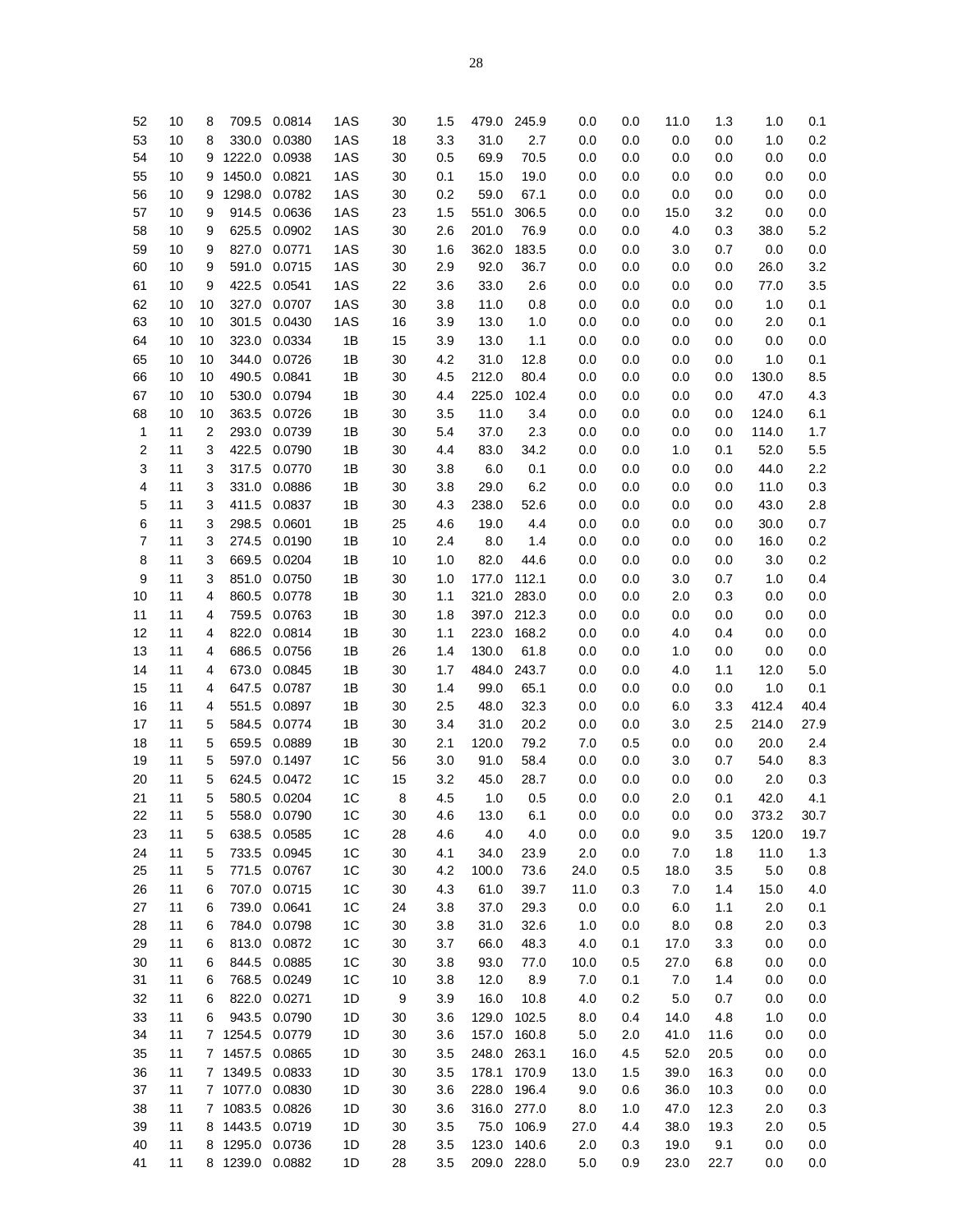| 42 | 11 | 10 | 1223.5 | 0.0643 | 1D | 22 | 3.7 | 87.0  | 158.6 | 21.0  | 1.3  | 13.0 | 8.6  | 1.0   | 0.0  |
|----|----|----|--------|--------|----|----|-----|-------|-------|-------|------|------|------|-------|------|
| 43 | 11 | 10 | 1141.0 | 0.0853 | 1D | 30 | 3.8 | 117.0 | 169.2 | 47.0  | 1.5  | 17.0 | 8.1  | 0.0   | 0.0  |
| 44 | 11 | 10 | 1136.0 | 0.0403 | 1D | 17 | 3.8 | 70.0  | 93.1  | 40.0  | 1.4  | 9.0  | 2.0  | 0.0   | 0.0  |
| 45 | 11 | 10 | 1321.0 | 0.0613 | 1D | 24 | 3.7 | 156.0 | 174.3 | 20.0  | 1.7  | 13.0 | 6.0  | 0.0   | 0.0  |
| 46 | 11 | 10 | 1172.5 | 0.0412 | 1D | 20 | 3.7 | 47.0  | 52.8  | 34.0  | 1.7  | 12.0 | 3.8  | 0.0   | 0.0  |
| 47 | 11 | 11 | 1451.0 | 0.0684 | 1D | 30 | 3.4 | 50.0  | 73.5  | 93.0  | 23.6 | 35.0 | 16.4 | 0.0   | 0.0  |
| 48 | 11 | 11 | 1264.0 | 0.0634 | 1D | 27 | 3.6 | 92.0  | 114.1 | 43.0  | 2.4  | 27.0 | 19.4 | 0.0   | 0.0  |
| 49 | 11 | 11 | 1247.0 | 0.0794 | 1D | 30 | 3.6 | 67.0  | 76.5  | 174.0 | 10.3 | 26.0 | 12.7 | 0.0   | 0.0  |
| 50 | 11 | 11 | 1079.5 | 0.0192 | 1D | 10 | 3.8 | 3.0   | 7.0   | 5.0   | 0.5  | 2.0  | 1.9  | 0.0   | 0.0  |
| 51 | 11 | 11 | 1119.5 | 0.0931 | 1D | 30 | 3.8 | 73.0  | 90.4  | 104.0 | 5.1  | 55.0 | 24.1 | 0.0   | 0.0  |
| 52 | 11 | 11 | 1148.0 | 0.0962 | 1D | 30 | 3.8 | 178.0 | 183.2 | 57.0  | 3.2  | 28.0 | 10.5 | 0.0   | 0.0  |
| 53 | 11 | 14 | 1029.0 | 0.0768 | 1C | 30 | 3.6 | 146.0 | 147.6 | 17.0  | 0.7  | 31.0 | 11.0 | 0.0   | 0.0  |
| 54 | 11 | 14 | 1055.5 | 0.0796 | 1C | 30 | 3.6 | 190.0 | 199.4 | 11.0  | 0.6  | 36.0 | 10.9 | 0.0   | 0.0  |
| 55 | 11 | 14 | 887.5  | 0.0467 | 1C | 19 | 4.1 | 221.0 | 171.6 | 159.0 | 6.4  | 19.0 | 0.0  | 0.0   | 0.0  |
| 56 | 11 | 14 | 468.0  | 0.0767 | 1C | 30 | 5.6 | 0.0   | 0.0   | 3.0   | 0.0  | 1.0  | 1.2  | 318.0 | 38.4 |
| 57 | 11 | 14 | 1133.0 | 0.0789 | 1D | 30 | 3.6 | 137.0 | 150.3 | 17.0  | 0.9  | 52.0 | 16.9 | 0.0   | 0.0  |
| 58 | 11 | 15 | 987.0  | 0.0782 | 1D | 30 | 3.7 | 570.2 | 538.8 | 30.0  | 0.5  | 68.0 | 19.0 | 1.0   | 0.0  |
| 59 | 11 | 15 | 1062.5 | 0.0841 | 1D | 30 | 3.6 | 136.0 | 155.9 | 10.0  | 0.3  | 25.0 | 8.4  | 0.0   | 0.0  |
| 60 | 11 | 15 | 1105.0 | 0.0893 | 1D | 30 | 3.6 | 79.0  | 77.3  | 9.0   | 0.5  | 40.0 | 9.1  | 1.0   | 0.2  |
| 61 | 11 | 15 | 1181.5 | 0.0813 | 1D | 30 | 3.6 | 230.0 | 245.9 | 7.0   | 0.4  | 38.0 | 17.4 | 0.0   | 0.0  |
| 62 | 11 | 15 | 1132.0 | 0.0486 | 1D | 19 | 3.7 | 157.0 | 176.0 | 1.0   | 0.1  | 16.0 | 6.2  | 1.0   | 0.3  |
| 63 | 11 | 15 | 1258.0 | 0.0798 | 1D | 25 | 3.6 | 220.0 | 238.5 | 167.0 | 8.3  | 29.0 | 13.3 | 0.0   | 0.0  |
| 64 | 11 | 15 | 1307.5 | 0.0627 | 1D | 25 | 3.7 | 230.0 | 245.2 | 558.8 | 33.9 | 34.0 | 12.0 | 0.0   | 0.0  |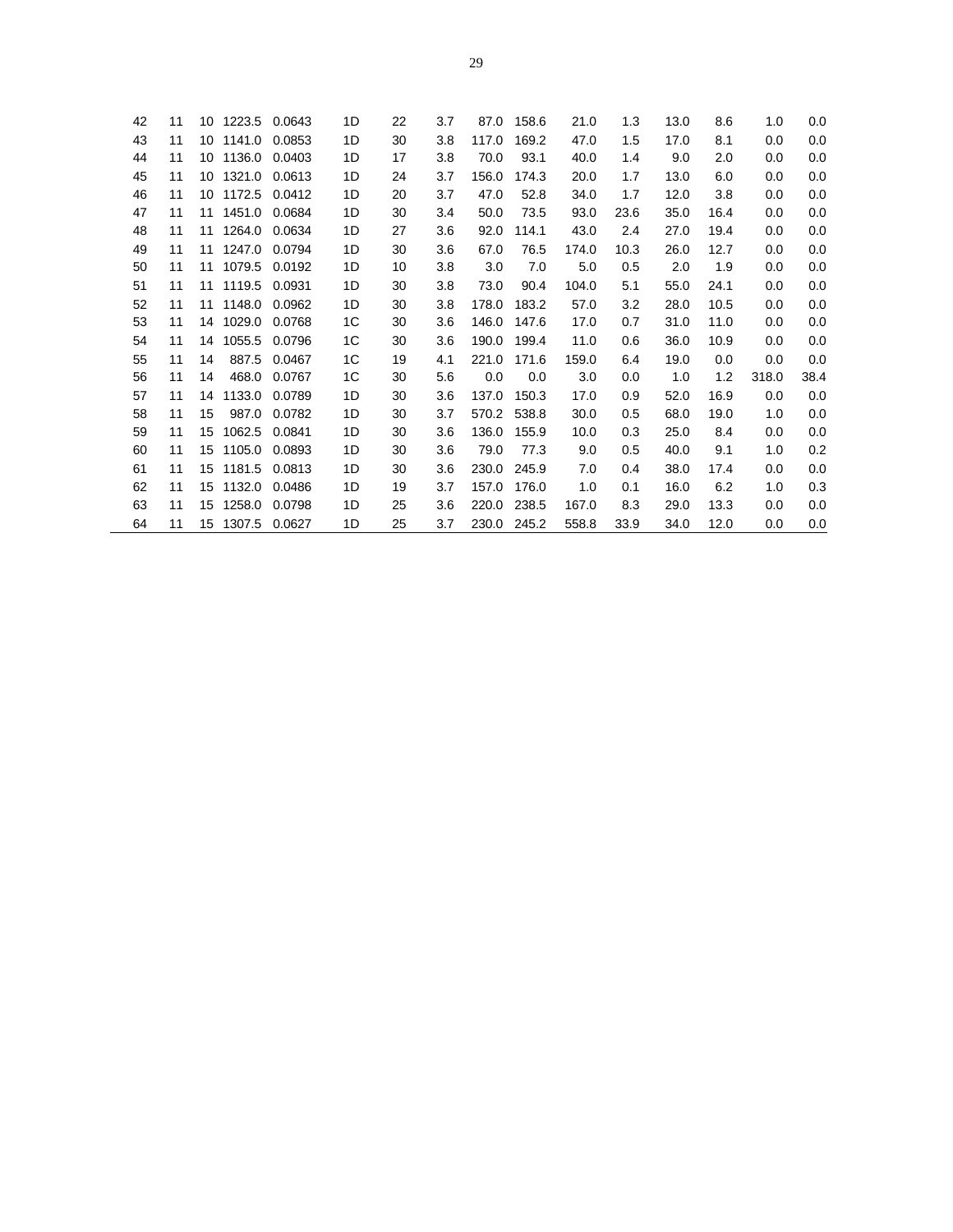**Appendix 2**. List of species and groups of species recorded in Div. 1AN-D in 2001 with observed minimum and maximum catch weight (kg), minimum and maximum number, minimum and maximum length (cm), minimum and maximum depth (m)and minimum and maximum bottom temperature (°C), respectively (Weight <50 g given as 0.0 kg)

|                   |        | s                                                                           |               |                 |         |           |                      |                     | m<br>i                         | m<br>a                                        | m          | m              |
|-------------------|--------|-----------------------------------------------------------------------------|---------------|-----------------|---------|-----------|----------------------|---------------------|--------------------------------|-----------------------------------------------|------------|----------------|
|                   |        | p                                                                           | m             | m               |         |           | m                    | m                   | n                              | x                                             | i          | а              |
|                   |        | e<br>с                                                                      | i<br>n        | a<br>X          | m<br>i  | m<br>а    | ì<br>n               | a<br>x              | d<br>e                         | d<br>e                                        | n<br>t     | x<br>t         |
| 0                 | A      | i                                                                           | W             | W               | n       | X         | $\bf{l}$             | 1                   | p                              | p                                             | e          | e              |
| b<br>s            | R<br>т | e<br>s                                                                      | g<br>t        | g<br>t          | n<br>o  | n<br>о    | е<br>n               | е<br>n              | t<br>h                         | t<br>h                                        | m          | m              |
|                   |        |                                                                             |               |                 |         |           |                      |                     |                                |                                               | p          | p              |
| $\mathbf{I}$<br>2 |        | ARS Agentina silus<br>ALA Al epocephal us agassi zzi                        | 0. O<br>0. 0  | 0. O<br>2.<br>3 | 3<br>1  | 3<br>1    | 11.0<br>16.0         | 11.0                | 293.0<br>62.0 1239.0 1457.5    | 293.0 5.4                                     | 0.0        | 5.4<br>3. 5    |
|                   |        | 3 ALB Alepocephalus bairdii                                                 | 4. 2          | 4.2             | 1       | 1         | 80. O                |                     | 80.0 1321.0 1321.0 3.7         |                                               |            | 3. 7           |
| 5                 |        | 4 CAD Anarhichas denticulatus<br>CAA Anarhichas lupus                       | 0. 0<br>0.2   | 23. 2<br>0.2    | 1<br>2  | 3<br>2    | 9. 0<br>9. 0         | 121.0<br>27. 0      | 298.5                          | 327.0 1181.5 1.2 4.5<br>298.5                 | <b>4.6</b> | 4. G           |
|                   |        | 6 CAS Anarhichas minor                                                      | 0. O          | 3. 7            | 1       | 3         | 9.0                  | 65.0                | 301.5                          | 468.0 2.3                                     |            | 5.6            |
| 7                 |        | ANT Antimora rostrata                                                       | 0. 1          | 24. 0           | 1       | 73        | 11.0                 | 65. 0<br>26. 0      |                                | 739.0 1457.5 3.4 4.2<br>468.0 1247.0          |            |                |
| 8<br>9            |        | ARZ Arctozenius rissoi<br>ARA Artediellus atlanticus                        | 0. 0<br>0. 0  | 0. 0<br>0.7     | 1<br>1  | 3<br>31   | 21. 0<br>6. 0        | 17.0                | 151.0                          | 724.50.6                                      | 3.6        | 5. 6<br>5. 6   |
|                   |        | 10 ARU Artediellus unicatus                                                 | 0. 0          | 0.0             | 1       | 1         |                      |                     | 328. 5                         | 328.52.02.0                                   |            |                |
| 11                |        | BAM Bajacalifornia megalops<br>12 BAT Bathylagus euryops                    | 0. 2<br>0. O  | 0.2<br>2. 6     | 1<br>1  | 1<br>45   | 30. O<br>4. 0        | 30. O<br>21.0       | 1247.0 1247.0                  | 411.5 1457.5 0.1                              | <b>3.6</b> | 3.6<br>4. 5    |
|                   |        | 13 BEG Benthosema glaciale                                                  | 0. 0          | 0. 6            | 1       | 258       | 4. 0                 | 8.0                 |                                | 336.0 1456.0 0.0 5.6                          |            |                |
|                   |        | 14 POC Boreogadus saida<br>15 BOA Borostomias antarctica                    | 0. O<br>0. O  | 32. 2<br>0.2    | 1<br>1  | 2315<br>2 | 4.0<br>8. 0          | 24. 0<br>30. O      |                                | 145.0 1222.0 0.1<br>647.5 1443.5 1.4          |            | 5.4<br>4. 2    |
|                   |        | 16 USK Brosme Brosme                                                        | 0. 3          | 0.5             | 1       | 1         | 33. O                | 36. O               | 468.0                          | 580.54.55.6                                   |            |                |
| 17                |        | CRM Careproctus micropus<br>18 CAR Careproctus reinhardti                   | 0. 0<br>0. O  | 0.0<br>0. 3     | 1<br>1  | 2<br>3    | 5. 0<br>5. 0         | 10.0<br>80.0        | $1061.0$ $1456.0$ $0.0$ $0.8$  | 151.0 1277.5 0.4                              |            | 3. V           |
|                   |        | 19 CFB Centroscyllium fabricii                                              | 0. 1          | 14.6            | 1       | 10        | 17.0                 | 83. O               |                                | 580.5 1307.5 3.4 4.6                          |            |                |
|                   |        | 20 CHO Ceratias holboelli<br>21 CHA Chaul i odus sloani                     | 0. O<br>0. O  | 2. 2<br>0.2     | 1<br>1  | 1<br>3    | 14.0<br>14.0         | 62. O<br>30. 0      |                                | 768.5 1062.5<br>739.0 1451.0 3.4              | 3.6        | 3. 8<br>4. 2   |
|                   |        | 22 CHN Chiasmodon niger                                                     | 0. 0          | 0. 1            | 1       | 2         | 12.0                 | 22.0                |                                | 768.5 1457.5 3.5 4.1                          |            |                |
|                   |        | 23 CRQ Chionocetes opilio<br>24 CBB Coryphaenoi des brevi barbi s           | 1. 1<br>0. O  | 1. 1<br>0. 0    | 1<br>6  | 1<br>6    | 3. 5                 |                     | 293.0<br>4.5 1349.5 1349.5 3.5 | <b>293.0</b>                                  | 5.4        | 5.4<br>3.5     |
|                   |        | 25 CGR Coryphaenoides guntheri                                              | 0. 0          | 1.9             | 1       | 46        | 1.0                  |                     | 70.0 1062.5 1457.5 3.4 3.8     |                                               |            |                |
|                   |        | 26 RNG Coryphaenoides rupestris                                             | 0. 0          | 33. 9           | 1       | 559       | 2. 0                 | 21. 5               |                                | 468.0 1457.5 0.8                              |            | 5. b           |
|                   |        | 27 COM Cottunculus microps<br>28 COT Cottunculus thomsonii                  | 0. O<br>0. 0  | 0.8<br>0.9      | 1<br>1  | 11<br>2   | 4. 0<br>11.0         | 23. O<br>33. O      |                                | 328.5 1450.0 0.1<br>638.5 1105.0 3.6 4.6      |            | 5. ti          |
|                   |        | 29 CCO Cryptosares couesi                                                   | 0. 1          | 0.1             | 1       | 1         | 18.0                 | 18.0                | 1083.5 1083.5                  |                                               | <b>3.6</b> | 3.6            |
|                   |        | 30 LUM Cyclopterus lumpus<br>31 CLM Cyclothone microdon                     | 0. 1<br>0. 0  | 2. 3<br>0.0     | 1<br>1  | 1<br>10   | 11.0<br>4. 0         | 37. O<br>9.0        | 323.0                          | 943.5 3.4<br>330.0 1450.0 0.1 3.8             |            | 4. ti          |
|                   |        | 32 EPR Eumesogrammus praecisus                                              | 0. 0          | 0.0             | 1       | 1         | 19.0                 | 19.0                | 182.5                          | 182.5                                         | 1.4        | 1.4            |
|                   |        | 33 EDR Eumicrotremus derjungini<br>34 EUM Eumicrotremus spinosus            | 0. O<br>0. 1  | 0. 1<br>0. 2    | 1<br>2  | 5<br>6    | 4. 0<br>6. 0         | 8.0<br><b>19.0</b>  | 151.0<br>182.5                 | 328.50.62.0<br>759.51.45.4                    |            |                |
|                   |        | 35 COD Gadus morhua                                                         | 0. 0          | 7. 7            | 1       | 10        | 37. O                | 52.0                | 274.5                          | 551.5                                         | 2.4        | 5.6            |
|                   |        | 36 GRC Gadus ogac<br>37 WIT Glyptocephalus cynoglossus                      | 1. 1<br>0. 4  | 1. 1<br>0. 6    | 1<br>1  | 1<br>1    | 42. 0<br><b>40.0</b> | 42.0<br>44. 0       | 363. 5                         | 363.5 3.5<br>768.5 1295.0 3.5                 |            | З.<br>5<br>3.8 |
|                   |        | 38 GOB Gonostoma bathyphilum                                                | 0. 0          | 0.1             | 1       | 2         | 18.0                 | 21.0                | 987.0                          | 1254.5                                        | <b>3.6</b> | 3.7            |
|                   |        | 39 PLA Hippoglossoides platessoides<br>40 HAL Hi ppogl ossus hi ppogl ossus | 0. O<br>26. 5 | 6. 9<br>41. 5   | 1<br>1  | 65<br>2   | 4.0                  | 40. O<br>96.0 158.0 | 274. 5<br>490.5                | 844.5 1.<br>813.0 3.7                         | $\bf{0}$   | 5.4<br>4.5     |
|                   |        | 41 HOA Holtbyrnia anomala                                                   | 0. 0          | 0.0             | 1       | 1         | 8. 0                 | 9. O                | 1136.0 1443.5                  |                                               | 3.5        | 3. 8           |
|                   |        | 42 HMC Holtbyrnia macrops<br>43 HAF Hydrol agus affinis                     | 0. 0<br>8. 9  | 0. 0<br>8. 9    | 1<br>1  | 2<br>1    | 14.0<br>108.0        | 17.0                | 108.0 1443.5 1443.5 3.5        | 739.0 1349.5                                  | 3.5        | 3. 8<br>3.5    |
|                   |        | 44 ICE Icelus sp.                                                           | 0. 0          | 0.0             | 2       | 5         | 6. O                 | 8. 0                | 145.0                          | 182.5                                         | 0.1        | 1.4            |
|                   |        | 45 ICS I celus spatula                                                      | 0. O<br>0. 0  | 0. 0<br>5. 5    | 4<br>1  | 4<br>303  | 1. 0                 | 17.0                | 151.0                          | 151.00.6<br>551.5 1457.5 2.1                  |            | . U G<br>4.3   |
|                   |        | 46 LMC Lampanyctus macdonaldi<br>47 LAS Lampedena speguligera               | 0.0           | 0. 0            | 1       | 1         | 12.0                 | 12.0                |                                | 822.0 1264.0 3.6 3.9                          |            |                |
|                   |        | 48 EUD Leptagonus decagonus                                                 | V. V          | 0.7             | 1       | zб        | 6. O                 | 19.0                | 145.0                          | $724.5$ 0.1 4.5                               |            |                |
|                   |        | 49 LEM Leptoclinus maculatus<br>50 LIF Liparis fabricii                     | 0.0<br>0.0    | 0.1<br>15.1     | 1<br>1  | 18<br>423 | 9.0<br>4.0           | 14.0<br><b>20.0</b> |                                | $145.0$ 490.5 0.1 4.5<br>274.5 1456.0 0.0 4.5 |            |                |
|                   |        | 51 LIG Liparis gibbus                                                       | 0.0           | 0.2             | 1       | 5         | 4. 0                 | 19.0                | 151.0                          | $602.0$ 0.6 3.3                               |            |                |
|                   |        | 52 LIP Liparis sp.<br>53 LIT Liparis tunicatus                              | 0.2<br>0.0    | 0.8<br>0.0      | 4<br>1  | 17<br>1   | 4. 0<br>7. 0         | <b>19.0</b><br>7.0  | 182.5<br>317.5                 | 716.5 1.4 1.4<br>317.5 3.8 3.8                |            |                |
|                   |        | 54 KCT Lithodes maja                                                        | 1.0           | 2. 2            | 1       | 2         |                      |                     |                                | 411.5 1457.5 3.4 4.3                          |            |                |
|                   |        | 55 ING Lycenchelys ingolfanus<br>56 LPX Lycenchelys paxillus                | 0.0<br>0.1    | 0.0<br>0.1      | 1<br>1  | 1<br>1    | <b>26.0</b><br>25.0  | 26. O<br>25.0       | <b>707.0</b><br>844.5          | 707.0 4.3 4.3<br>844.5 3.8 3.8                |            |                |
|                   |        | 57 LMA Lycodes MacAllister                                                  | 0.1           | 0.1             | 1       | 1         | <b>25.0</b>          | <b>25.0</b>         |                                | 822.0 822.0 1.1 1.1                           |            |                |
|                   |        | 58 LAD Lycodes adolfi<br>59 LYE Lycodes esmarki                             | 0.0<br>0.1    | 0.2<br>0.4      | 1<br>1  | 11<br>1   | 9.0<br><b>27.0</b>   | <b>20.0</b><br>43.0 |                                | 716.5 1456.0 0.0 1.4<br>468.0 1061.0 0.8 5.6  |            |                |
|                   |        | 60 LYN Lycodes eudipleurostictus                                            | 0.0           | 1.4             | 1       | 17        | 9.0                  | 36. O               | 301.5                          | $914.5$ 1.0 4.5                               |            |                |
|                   |        | 61 LLU Lycodes luetkeny<br>62 LYM Lycodes mirabilis                         | 1.0<br>0.0    | 1.0<br>0.0      | 1<br>-1 | 1<br>1    | 56.0<br><b>25.0</b>  | 56.0<br>30.0        | 914.5                          | $914.5$ 1.5 1.5<br>739.0 1443.5 3.5 3.8       |            |                |
|                   |        | 63 LPA Lycodes paamiuti                                                     | 0. 0          | 0.5             | 1       | 14        | 12.0                 | <b>26.0</b>         |                                | 330.0 1450.0 0.1 3.3                          |            |                |
|                   |        | 64 LYR Lycodes reticulatus<br>65 LSE Lycodes seminudus                      | 0.0<br>0. 0   | 0.4<br>0.6      | 1<br>1  | 15<br>6   | 10.0<br>10.0         | 21.0<br>39. O       | 151.0<br>336.0                 | $328.5$ 0.6 2.0<br>724.5 1.4 4.4              |            |                |
|                   |        | 66 ELZ Lycodes sp.                                                          | 0. 1          | 0.2             | 3       | 3         | 12.0                 | <b>22.0</b>         |                                | 681.5 681.5 1.5 1.5                           |            |                |
|                   |        | 67 LYT Lycodes terranova                                                    | 0.3           | 1.3<br>0.7      | 2<br>1  | 3         | <b>19.0</b><br>14.0  | 52.0<br>35.0        |                                | 844.5 1443.5 3.5 3.8                          |            |                |
|                   |        | 68 LYV Lycodes vahli<br>69 RHG Macrourus berglax                            | 0.0<br>0.0    | 24.1            | 1       | 35<br>68  | 1.5                  | 85.0                |                                | 293.0 530.0 2.6 5.4<br>422.5 1457.5 0.4 5.6   |            |                |
|                   |        | 70 MAL Malacosteus niger                                                    | 0.0           | 0.1             | 1       | 2         | 14.0                 | <b>20.0</b>         |                                | 943.5 1451.0 3.4 3.6                          |            |                |
|                   |        | 71 CAP Mallotus villosus                                                    | 0. 0          | 0. 7            | 1       | 34        | 13.0                 | 18.0                | 182.5                          | 411.5 1.4 4.6                                 |            |                |